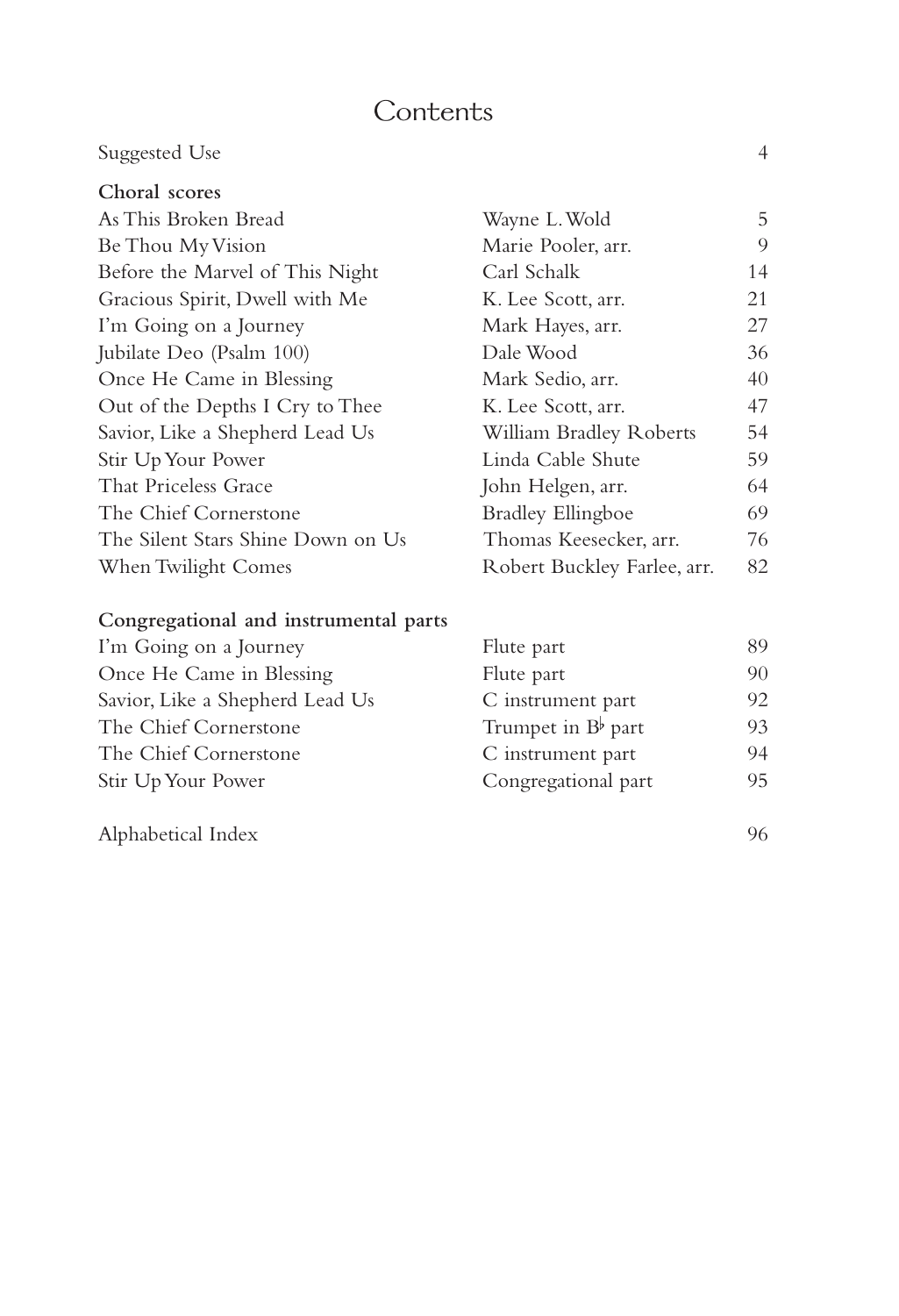# As This Broken Bread

for 2-part mixed voices and organ

From the *Didache*, 2nd cent. Wayne L. Wold



Copyright © 2003 Augsburg Fortress. All rights reserved.

Augsburg Easy Choirbook, vol. 1: *Music for the Church Year, Unison and Two-part Mixed*, ISBN 0-8006-7602-5 Published by Augsburg Fortress. Printed in U.S.A. Duplication in any form prohibited without publisher's written permission.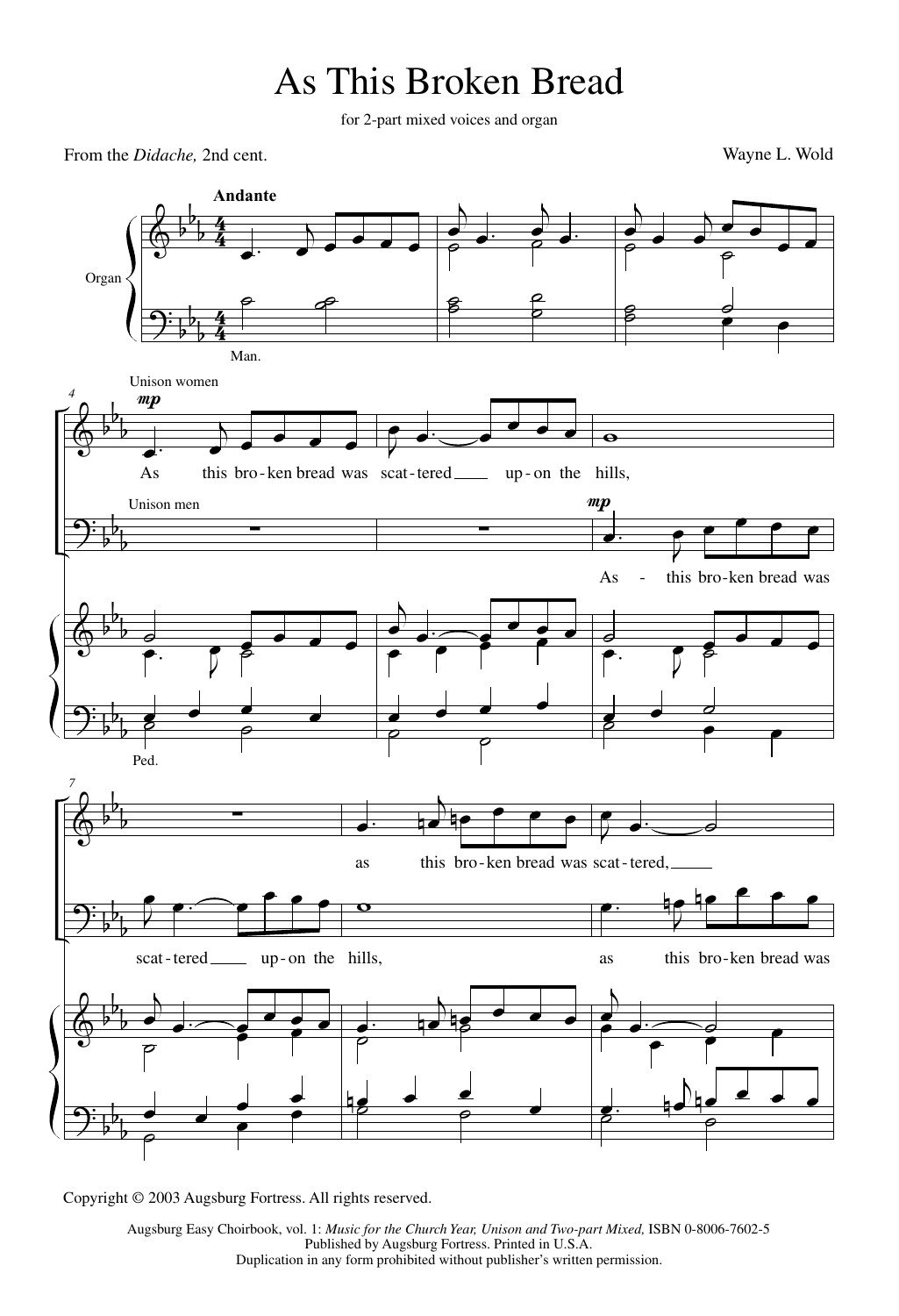

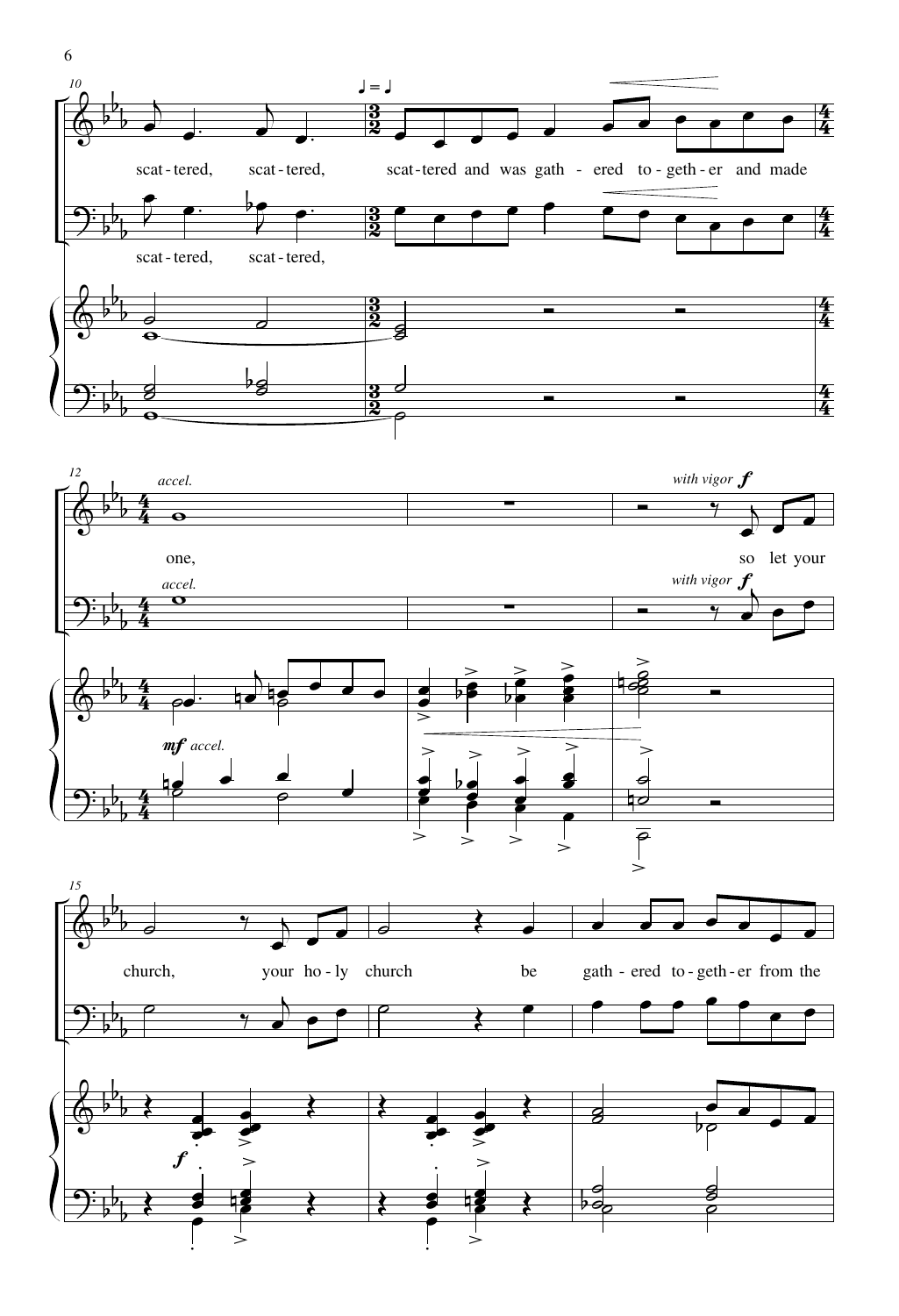# Before the Marvel of This Night

for 2-part mixed voices and organ

**MARVEL**<br>Carl Schalk



Tune © 1979 Carl Schalk. Used by permission. Text © 1981 Concordia Publishing House. Used by permission. All rights reserved. Arrangement © 2003 Augsburg Fortress. All rights reserved.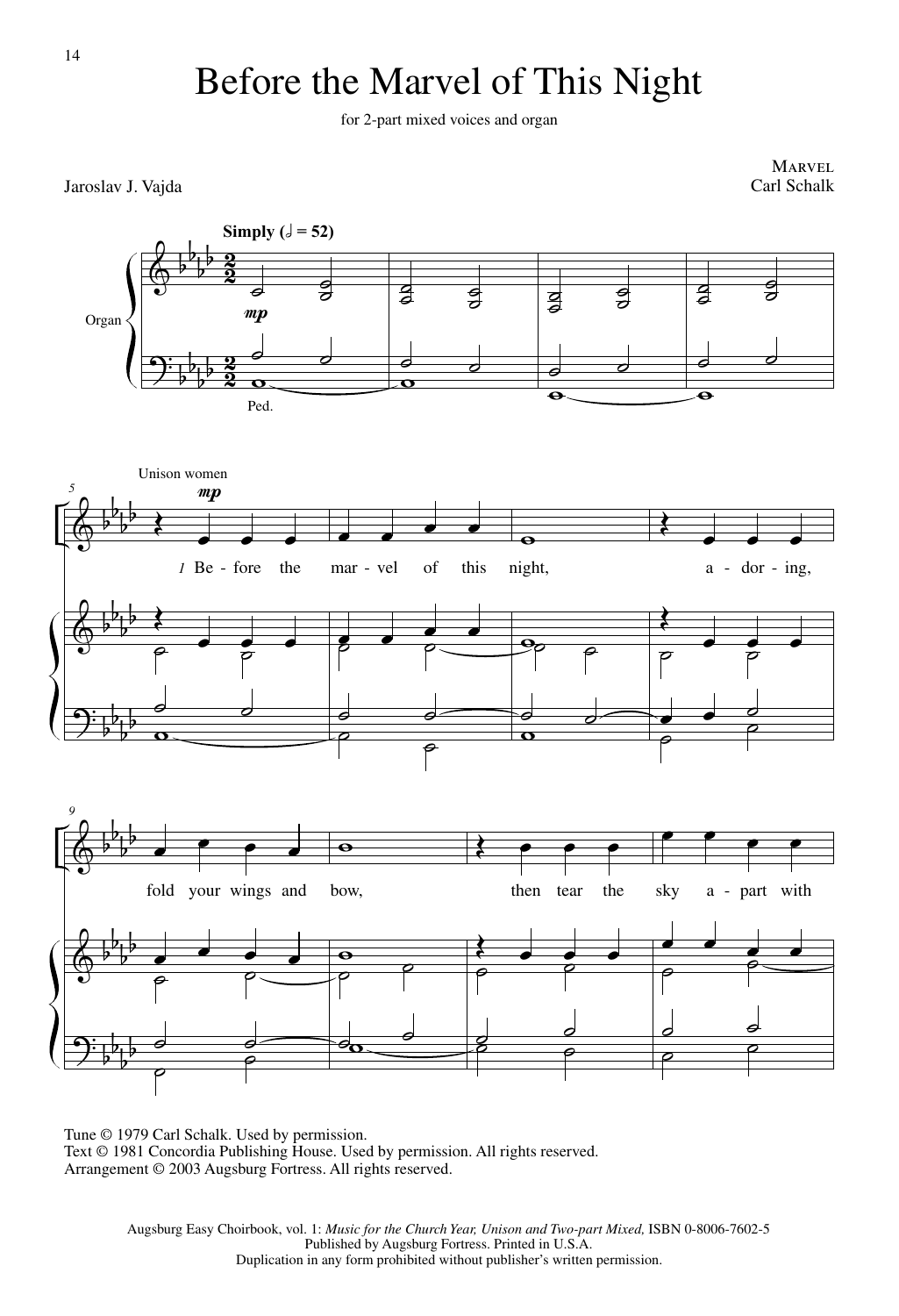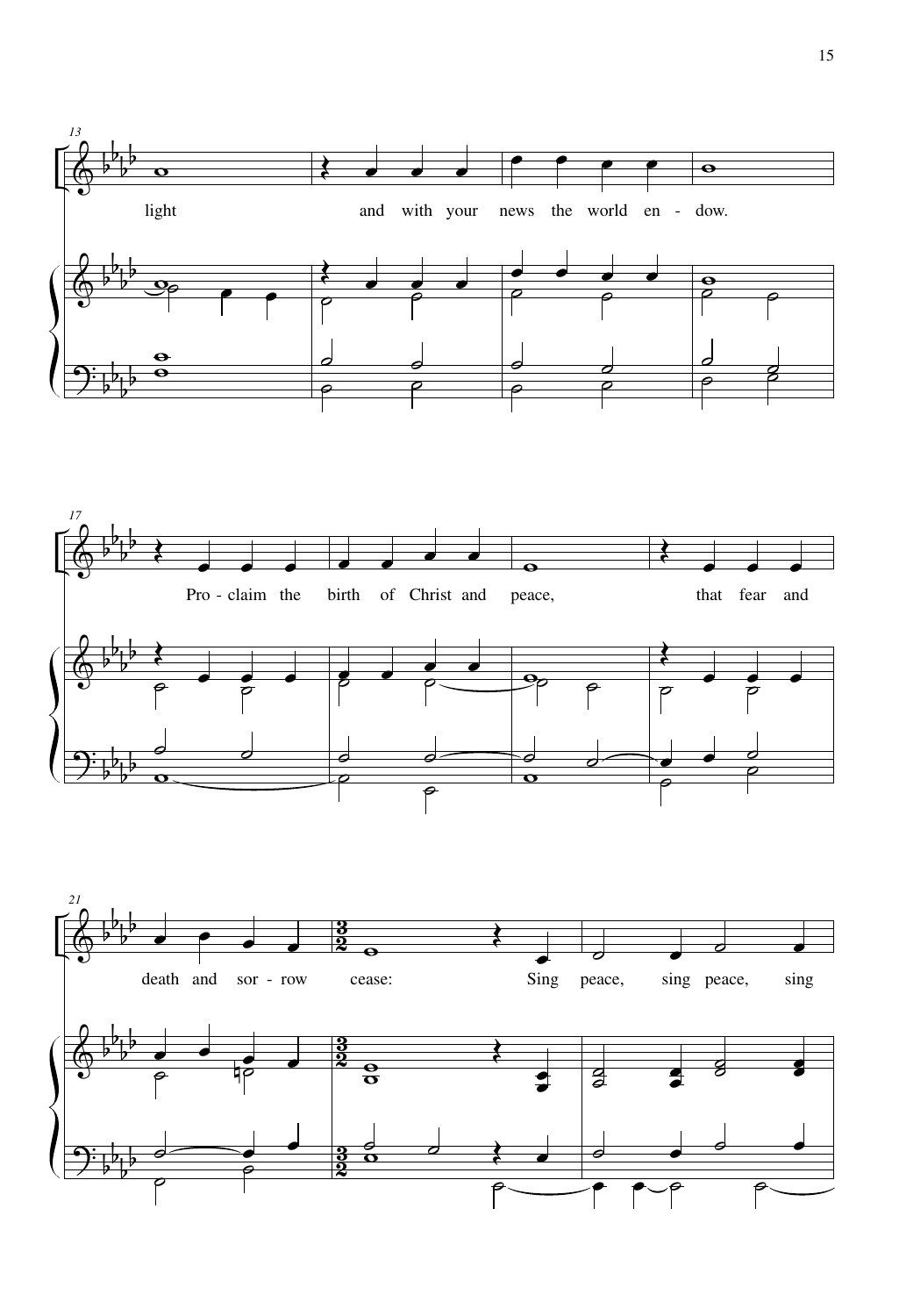# Be Thou My Vision

for unison voices and keyboard with opt. descant

#### Ancient Irish tr. Mary Byrne, 1880–1931; vers. Eleanor Hull, 1860–1935, alt.

**SLANE** Irish folk tune arr. Marie Pooler



Arrangement © 1962 Augsburg Fortress. All rights reserved.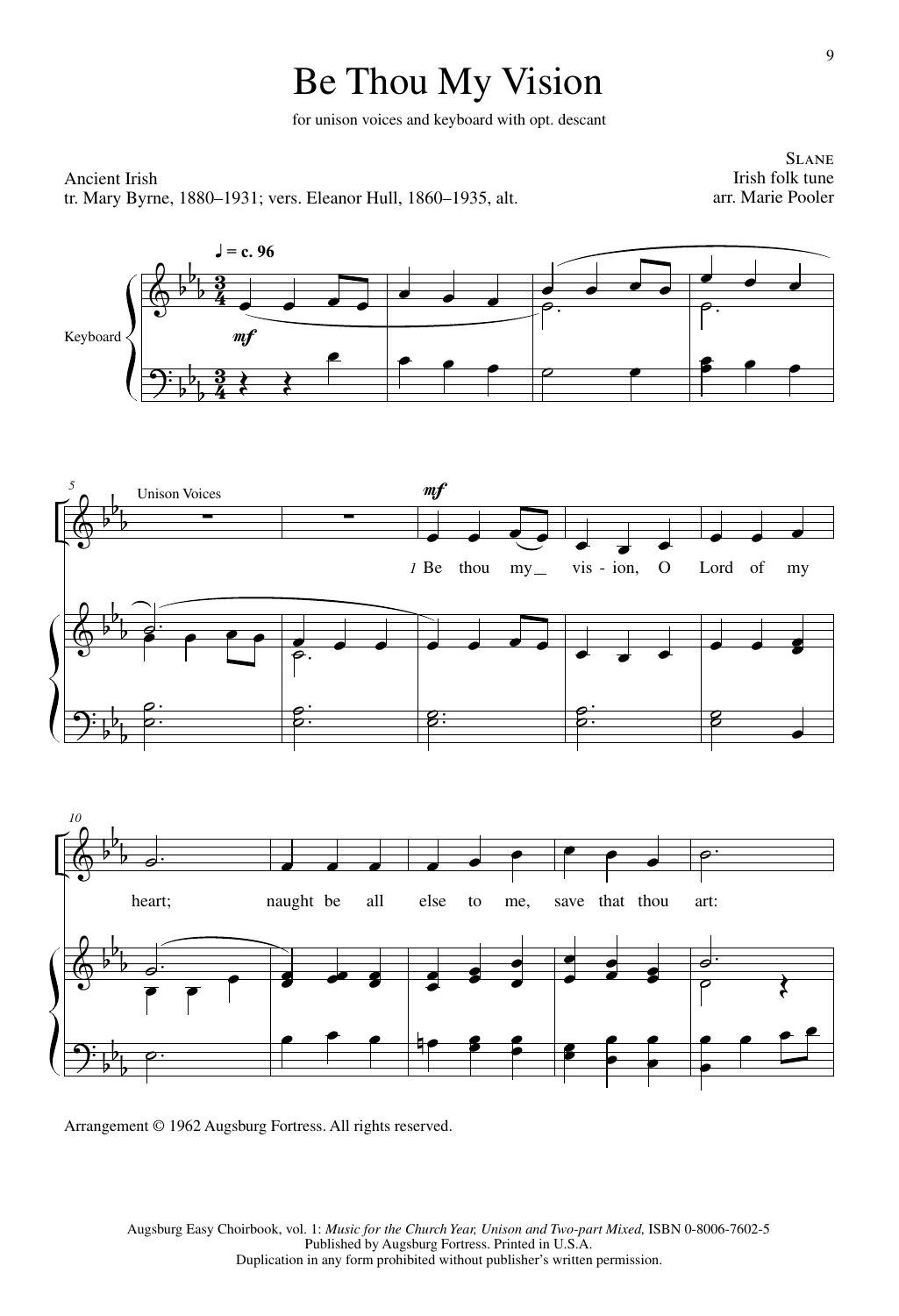





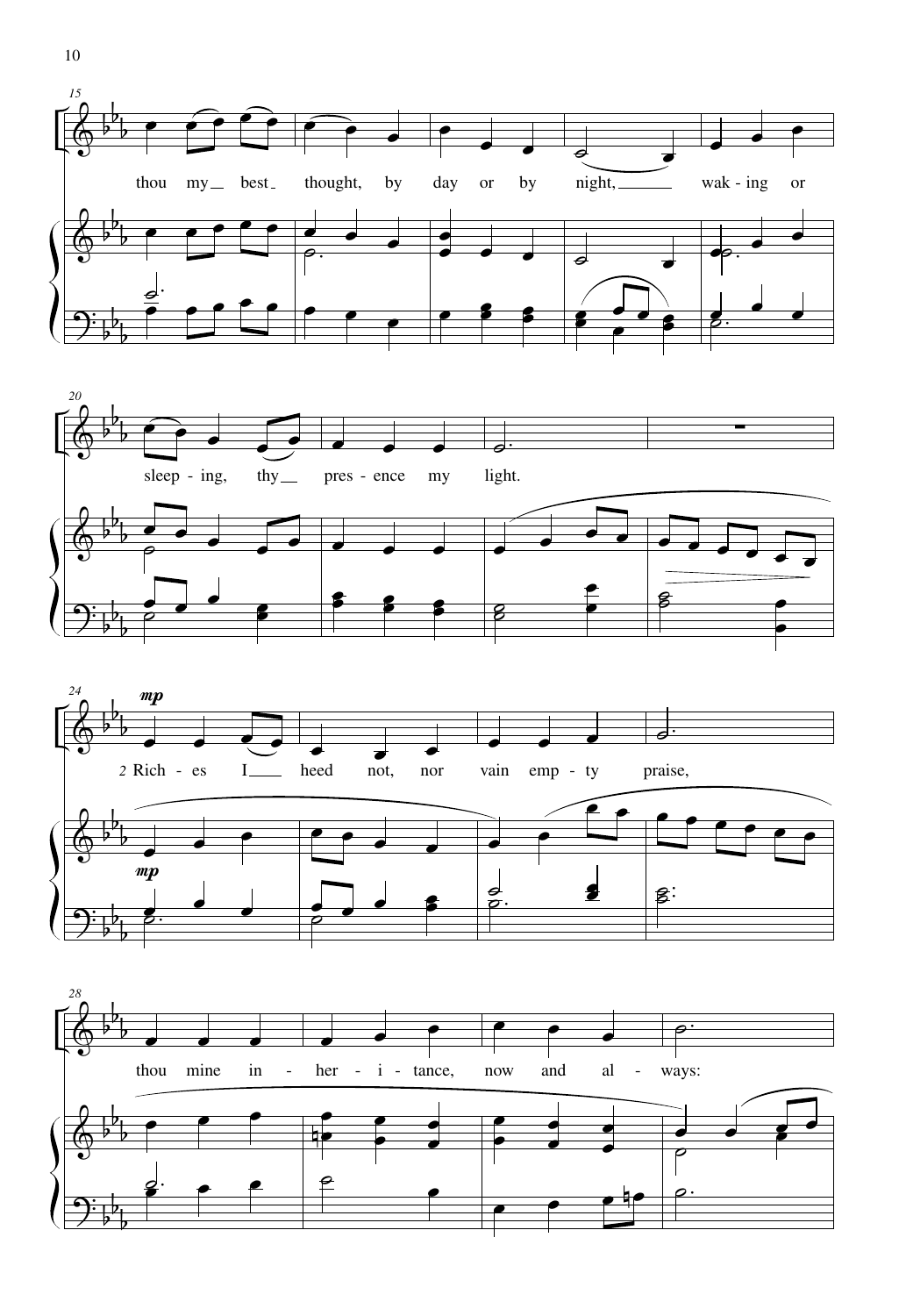# Gracious Spirit, Dwell with Me

for 2-part mixed voices and organ

St. 1-3: Thomas T. Lynch, 1818-1871, alt. St. 4: K.L.S.



Tune: *Processionale,* Paris, 1697 Arrangement and stanza 4 © 1984 Augsburg Fortress. All rights reserved.

> Augsburg Easy Choirbook, vol. 1: *Music for the Church Year, Unison and Two-part Mixed*, ISBN 0-8006-7602-5 Published by Augsburg Fortress. Printed in U.S.A. Duplication in any form prohibited without publisher's written permission.

ADORO TE DEVOTE<br>arr. K. Lee Scott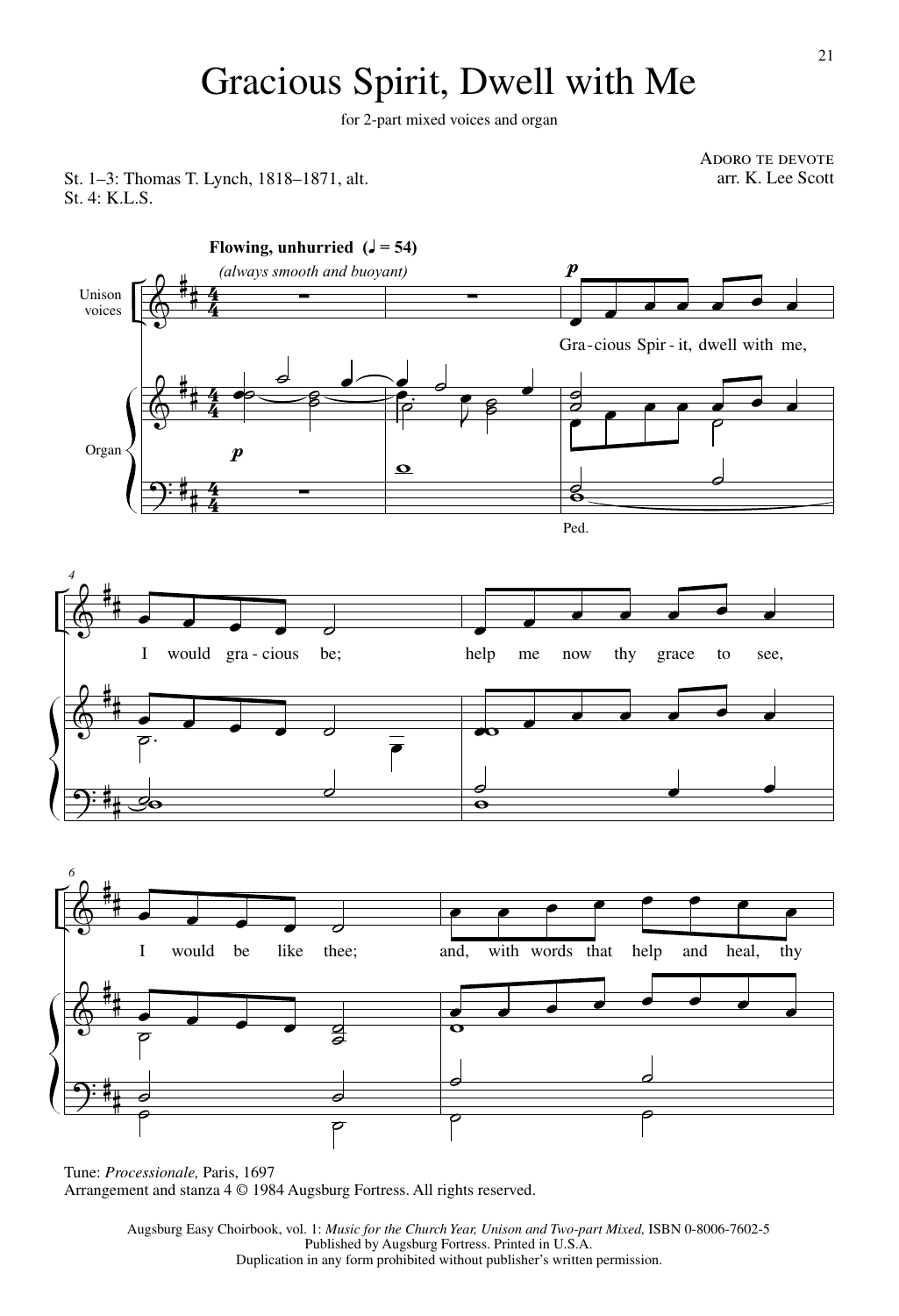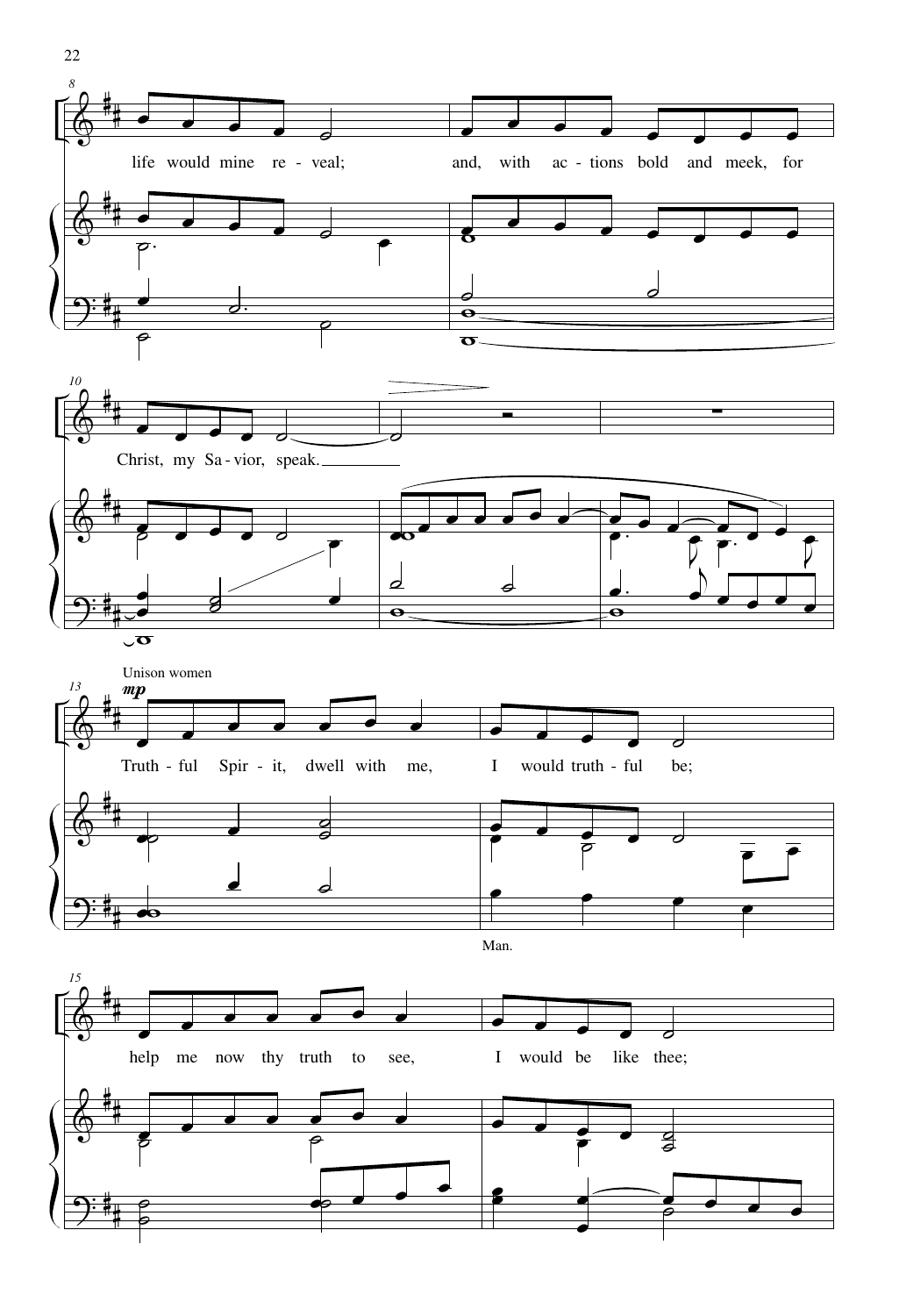### Jubilate Deo *Psalm 100*

for 2-part mixed voices and organ

Dale Wood Dale Wood Based on a text by Ulrick Vilhelm Koren, 1826–1910 tr. Harriet Reynolds Spaeth, 1845–1925 a.

 $\pmb{\phi}$  $\Theta$ # # # #  $\frac{6}{8}$  $\overline{c}$  $\frac{6}{8}$  $\overline{c}$  $\frac{9}{8}$  $\overline{\mathbf{a}}$ <u>ទូ</u>  $\overline{\mathbf{a}}$ Organ **Bright and lively**  $\overline{\mathbf{r}}$ E œ  $\Box$ 7<br>≯. Sw: Reeds  $\frac{1}{\epsilon}$ . œ  $\overline{\phantom{a}}$  i.e  $\frac{1}{\epsilon}$ Gt: Full Ped.  $\overline{\phantom{a}}$  $\Box$ ∑ .  $\frac{1}{2}$ . œ  $\bullet$ œ œ . œ œ n<br>F  $\frac{1}{\sqrt{2}}$  $\frac{1}{2}$ . œ  $\bullet$  $\overline{\phantom{a}}$  $\Box$ ∑  $\pmb{\phi}$  $\pmb{\phi}$  $\Theta$ # # # # # #  $\frac{9}{8}$  $\overline{\mathbf{a}}$ <u>ទូ</u>  $\overline{\mathbf{a}}$ <u>ទូ</u>  $\overline{\mathbf{a}}$  $\frac{6}{8}$ <u>።</u> <u>6</u> <u>።</u> <u>6</u> <u>።</u> *3*  $\lambda$  . Thus the contract of  $\lambda$  . Unison voices œ O . . .  $\frac{1}{2}$ œ e<br>L n  $\bullet$ œ œ œ .<br>. . . .<br>. . . . œ œ l<br>h l<br>h )<br>F **-**<br>-. . .  $\frac{1}{2}$ œ œ  $\bullet$ œ œ œ .  $\blacksquare$ œ œ <u>-</u>  $\overline{\phantom{a}}$ œ œ  $\bullet$ ∎<br>⊾ œ œ  $\bullet$ œ œ œ  $\bullet$  $\overline{a}$  $\overline{\phantom{a}}$  $\frac{1}{2}$  $\overline{\phantom{a}}$  $\overline{a}$ œœ  $h \bullet h$ œœ l<br>h n  $\overline{a}$ œœ <mark>ॣ</mark><br>दूः दूः दूः द e<br>=  $\frac{1}{2}$ <sup>œ</sup> <sup>œ</sup> <sup>œ</sup> <sup>œ</sup> <sup>œ</sup> <sup>œ</sup> to the Lord with a sing  $\overline{\phantom{a}}$ œ œ  $\bullet$  $\frac{1}{2}$ Ch.  $\langle m \rangle$ <sup>œ</sup> <sup>œ</sup> <sup>œ</sup> j  $\overline{a}$  $\begin{array}{c|c|c|c|c|c} \hline \text{...} & \text{...} & \text{...} \\ \hline \text{...} & \text{...} & \text{...} \\ \hline \end{array}$  $\overline{5}$  $\frac{1}{\sqrt{2}}$  $\Phi$  $\pmb{\phi}$  $\Theta$ # # # # # # *5*  $P$  e  $P$  e  $\frac{Q}{P}$ ju - bi - lant voice. œœn œ œ  $\overline{\bullet}$  $\overline{\phantom{a}}$ œ  $\overline{\mathbf{e}}$ œ  $\overline{L}$  $\overrightarrow{P}$ . œ .  $\overline{\cdot}$  $\frac{1}{1}$ ∑  $rac{2}{\frac{4}{5}}$ Glo - ry to God in the  $\overline{a}$ œ œ - <sup>E</sup> <sup>œ</sup> œ - P<br>- P œœ <sup>E</sup> -  $\frac{1}{2}$  y ∑ .  $\overline{\phantom{0}}$ œ j œ œ  $\overline{a}$  $\frac{1}{2}$ L<br>■ high - est! O œ œ  $\frac{y}{y}$ œ œ œ j œ œ  $\frac{1}{2}$  $\overline{\phantom{a}}$ œ  $\frac{y}{y}$  . œ  $\overline{a}$ œ j  $\overline{\phantom{a}}$ œ  $\mathbf{e}_t$ ∑

Text used by permission of the Commission on the Liturgy and Hymnal. Music: *Music for the Contemporary Choir, Book 2* © 1971 Augsburg Publishing House, admin. Augsburg Fortress. All rights reserved.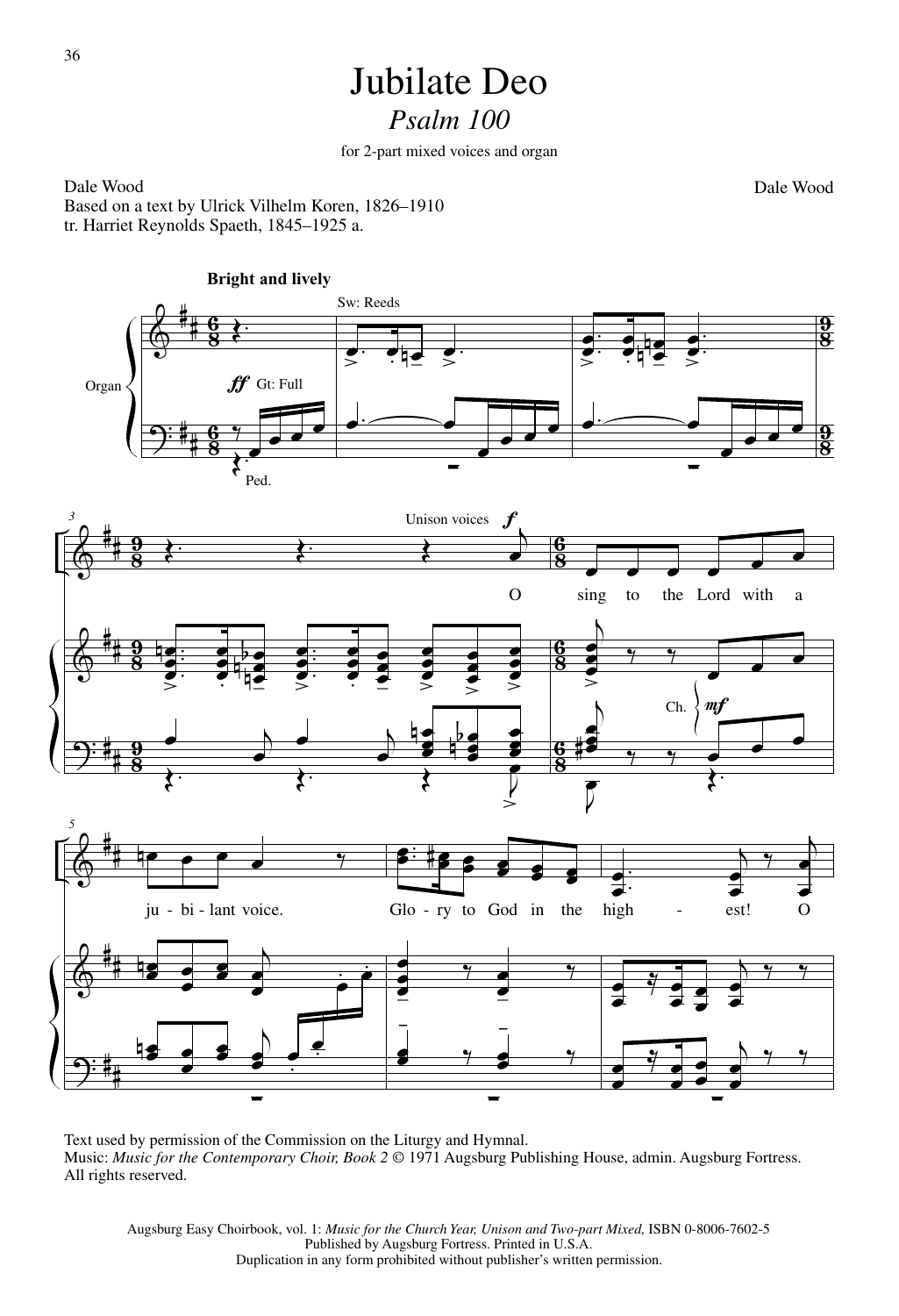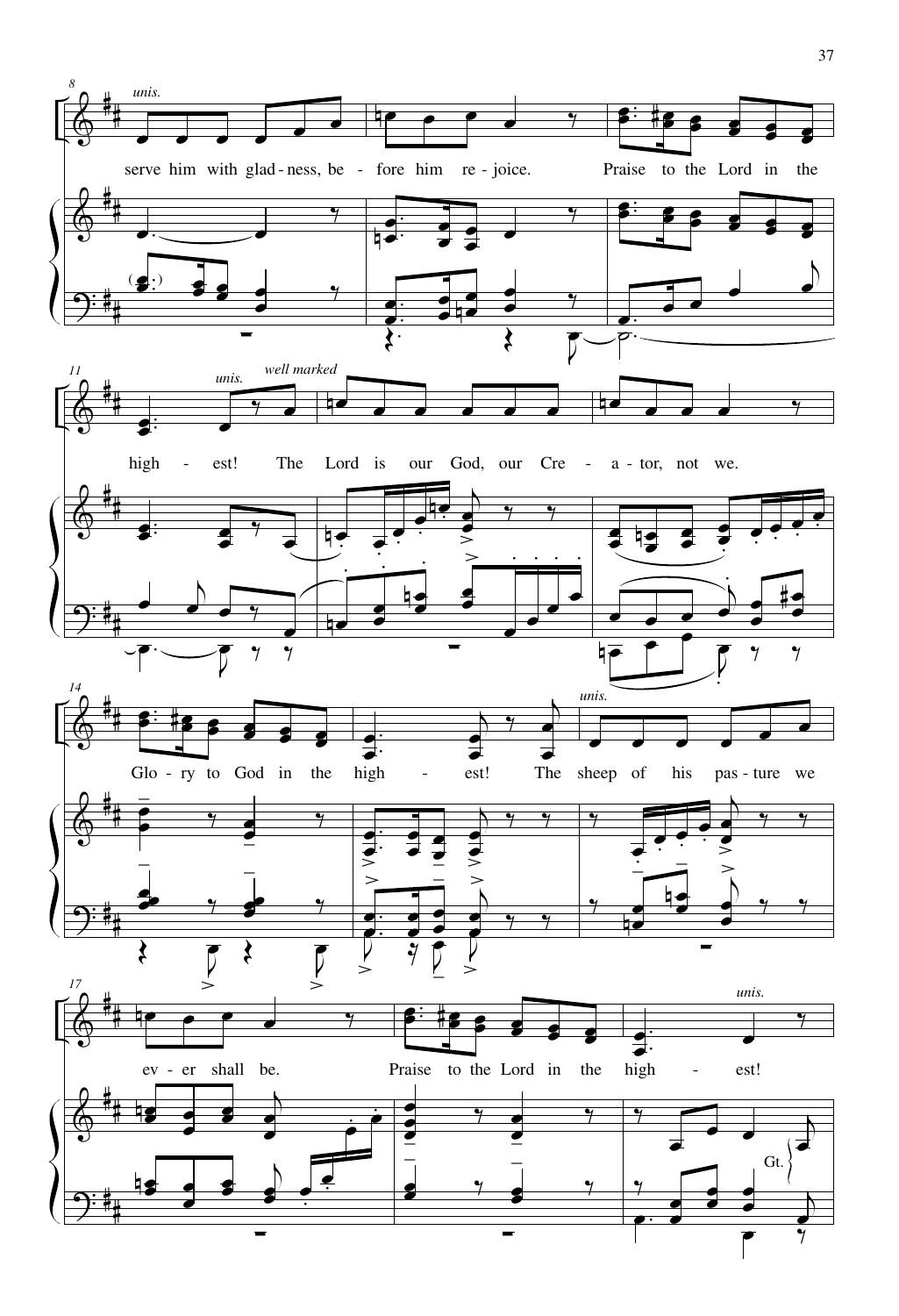# I'm Going on a Journey

for unison or 2-part mixed voices and piano with opt. flute

#### Kenneth D. Larkin

WET SAINTS Edward V. Bonnemère, 1921–1996 arr. Mark Hayes



Text and tune © 1994 Amity Music Corp. Used by permission. Arrangement © 2002 Augsburg Fortress. All rights reserved.

\*Separate flute part on page 89.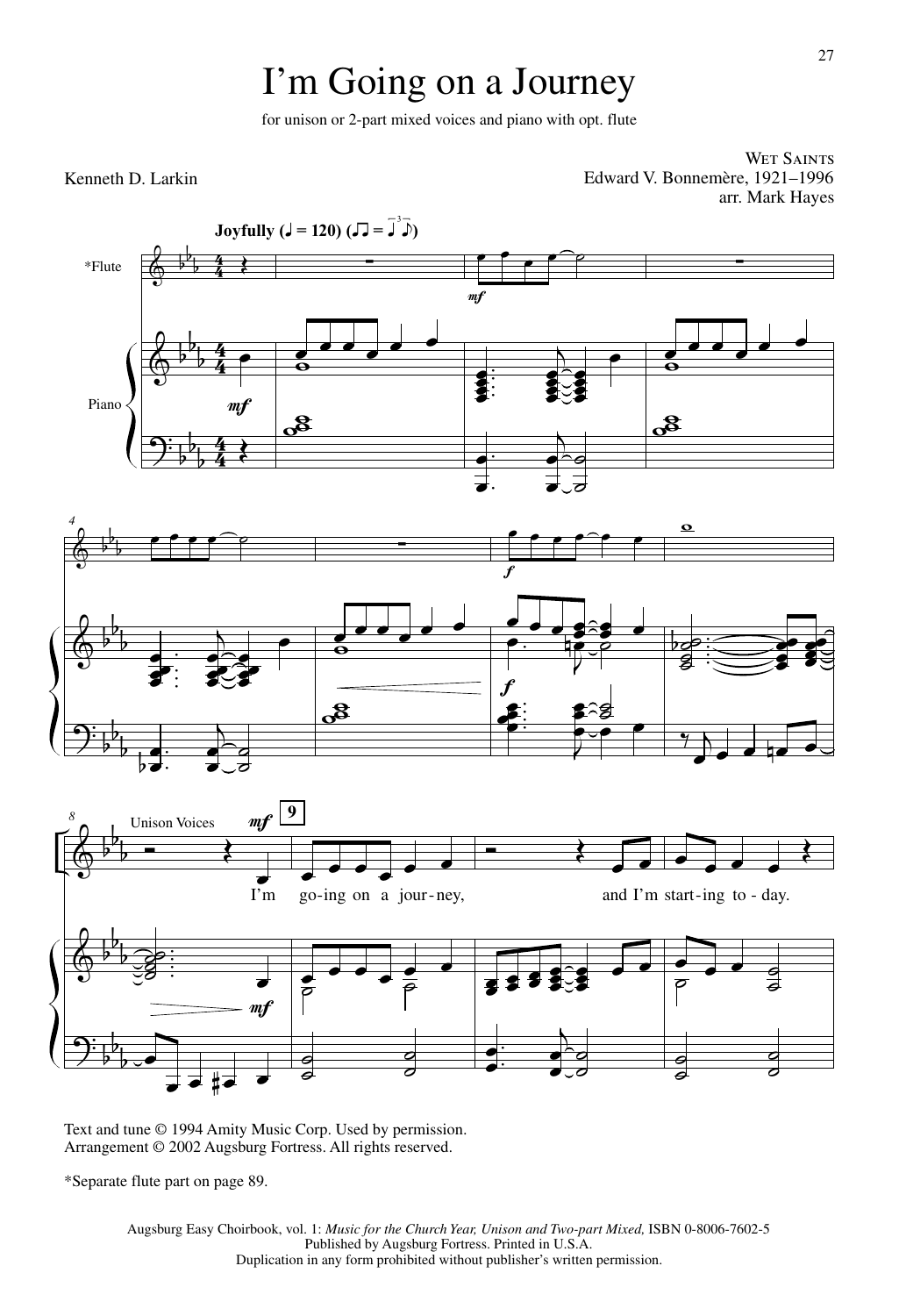







28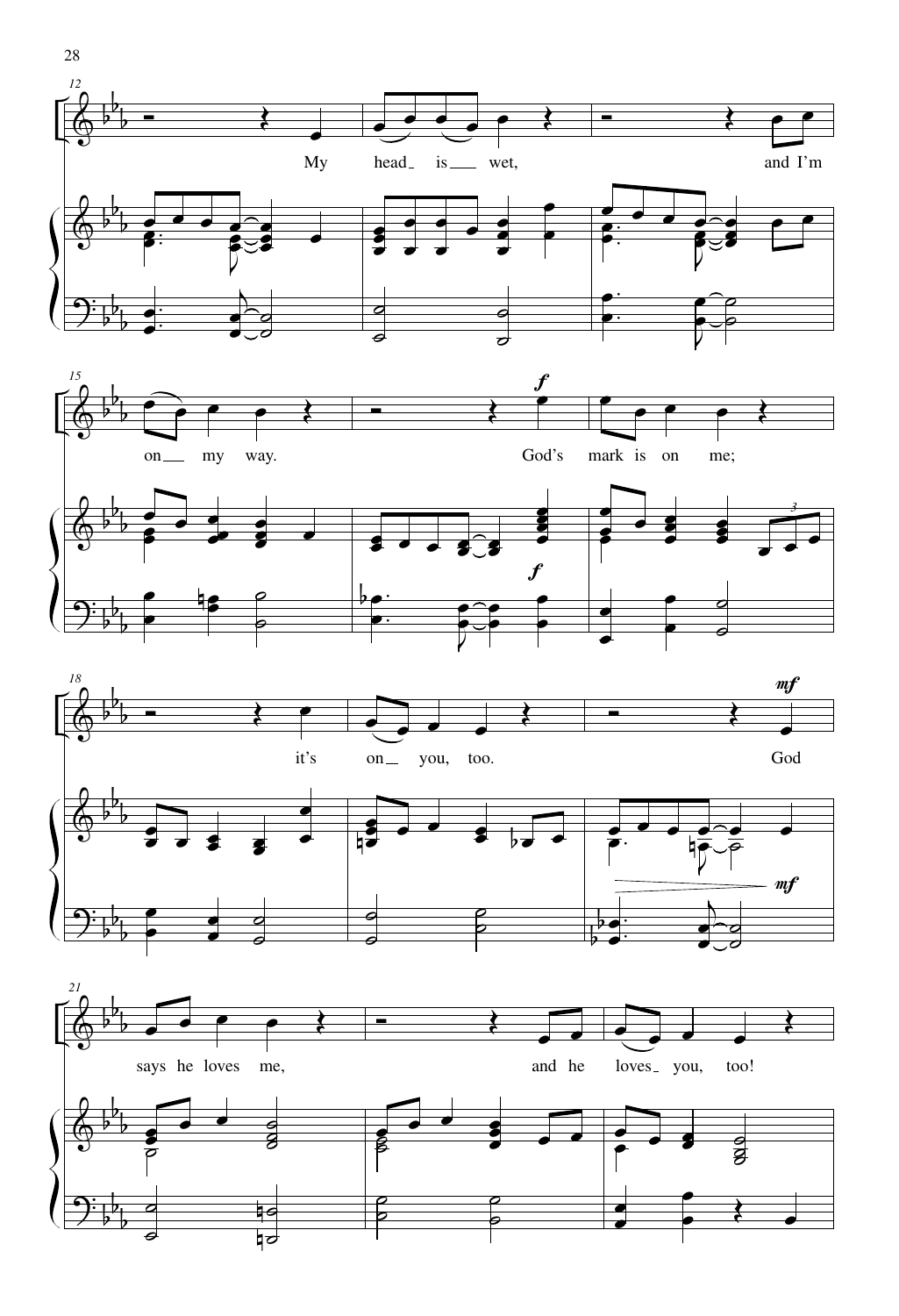## Once He Came in Blessing

for 2-part mixed voices and organ with flute



Tune: Bohemian Brethren, *Ein Neu Gesengbuchlein,* 1531 Arrangement © 1993 Augsburg Fortress. All rights reserved.

\*Separate flute part on page 90.

Augsburg Easy Choirbook, vol. 1: *Music for the Church Year, Unison and Two-part Mixed*, ISBN 0-8006-7602-5 Published by Augsburg Fortress. Printed in U.S.A. Duplication in any form prohibited without publisher's written permission.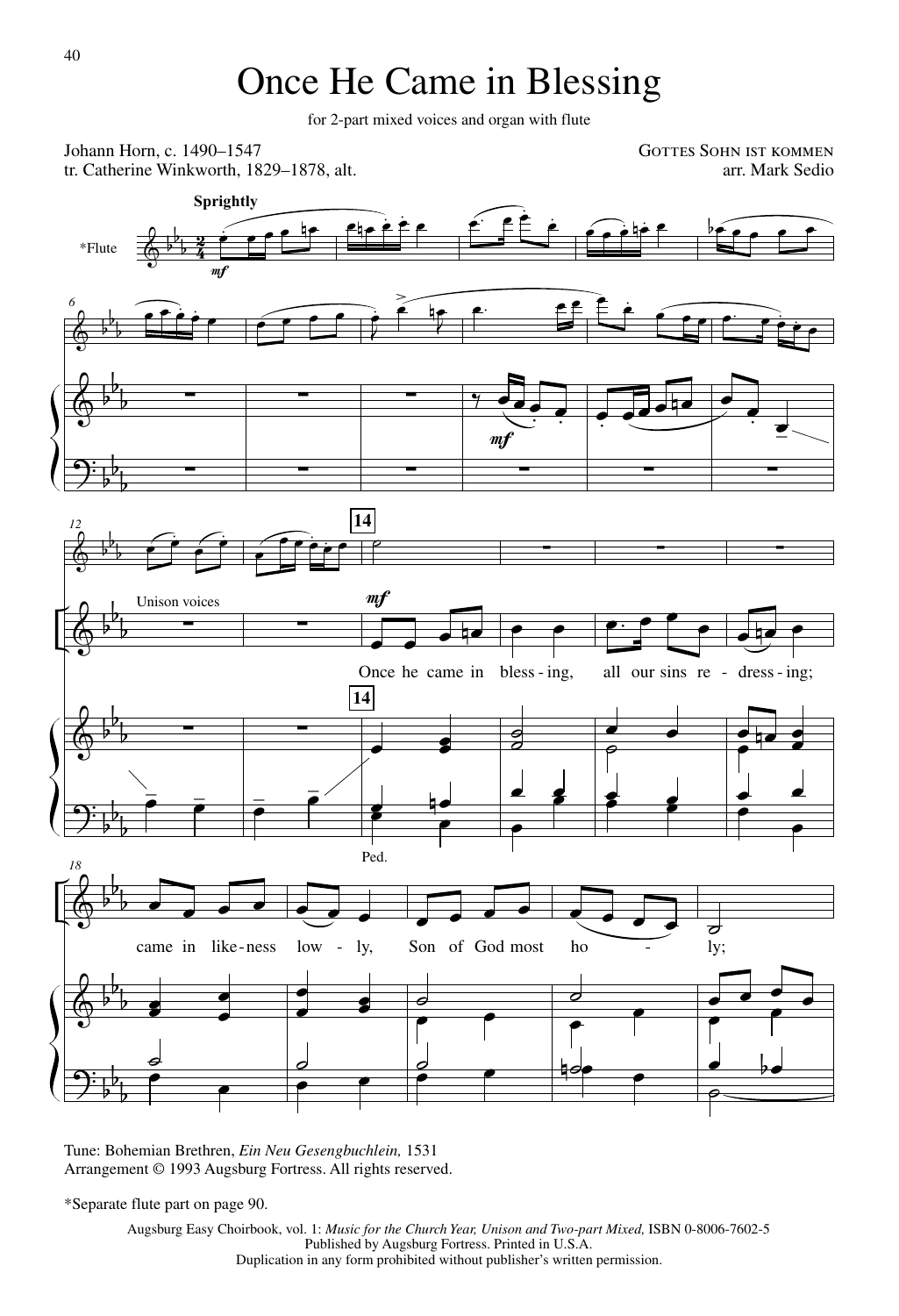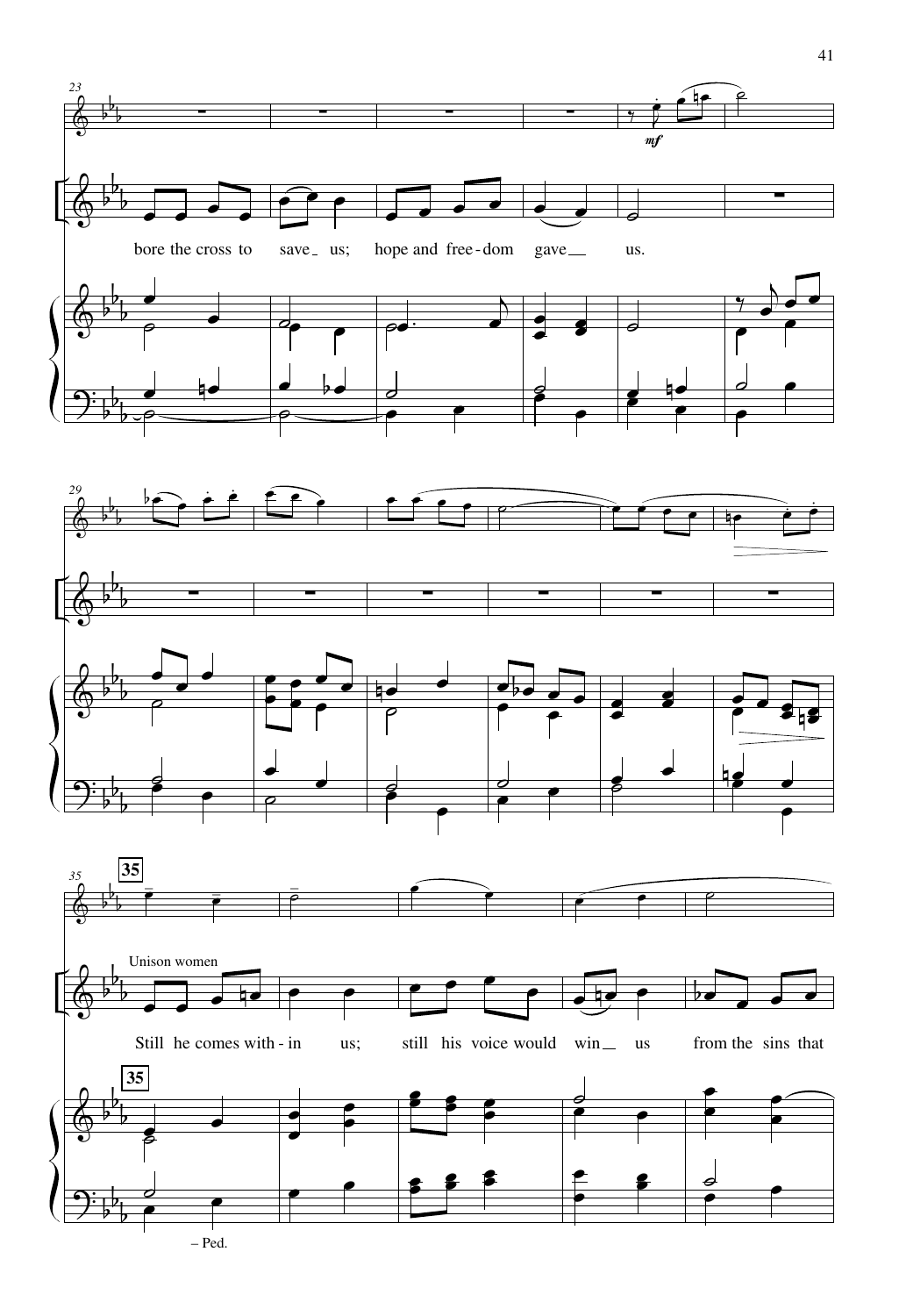# Out of the Depths I Cry to Thee

for 2-part mixed voices and keyboard

Psalm 130; para. Martin Luther, 1483-1546 arr. K. Lee Scott arr. K. Lee Scott tr. Edward T. Horn III, alt.



Text translation © 1958 *Service Book and Hymnal,* admin. Augsburg Fortress. All rights reserved. Tune: English, 17th c. Arrangement © 1987 Augsburg Fortress. All rights reserved.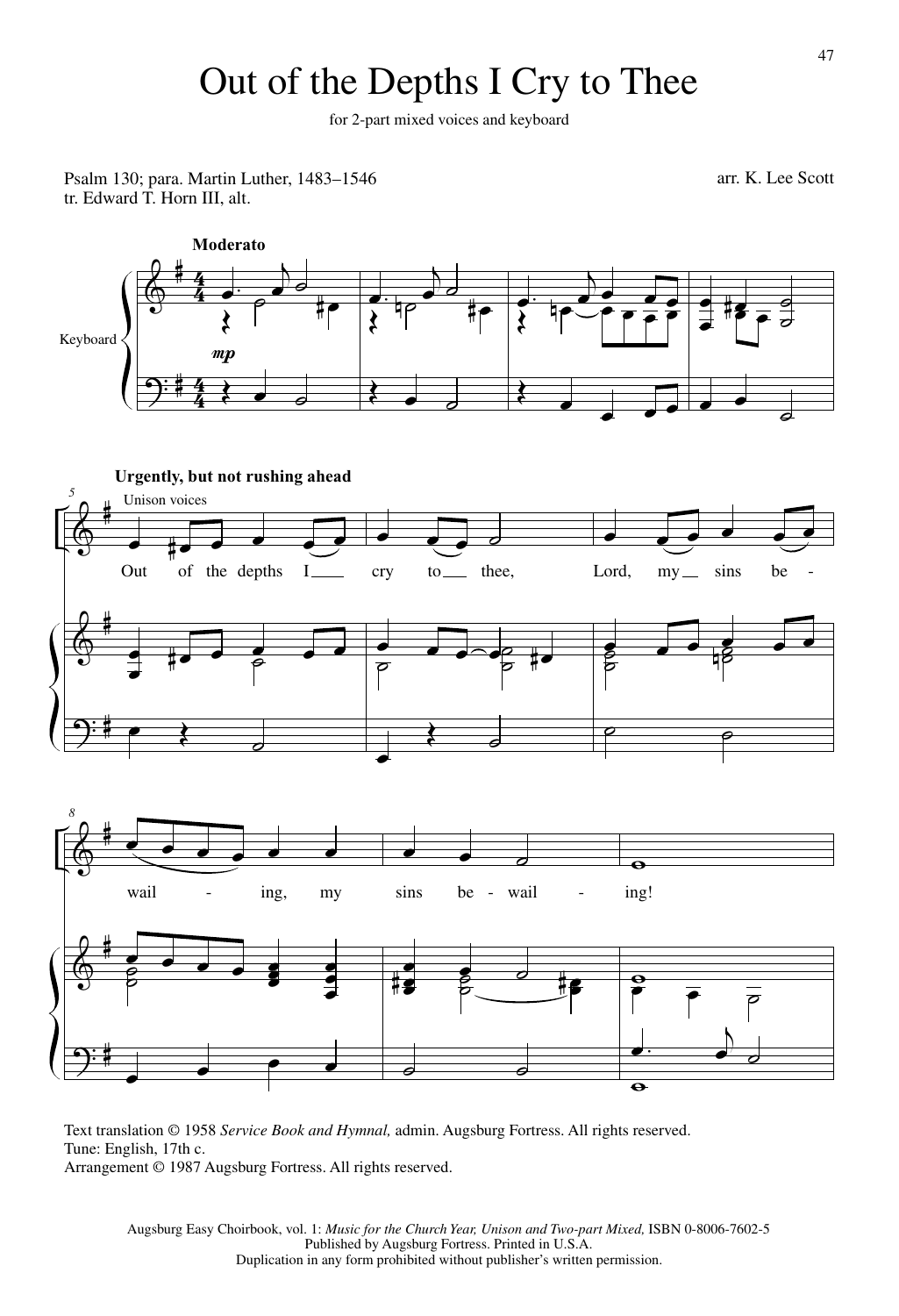

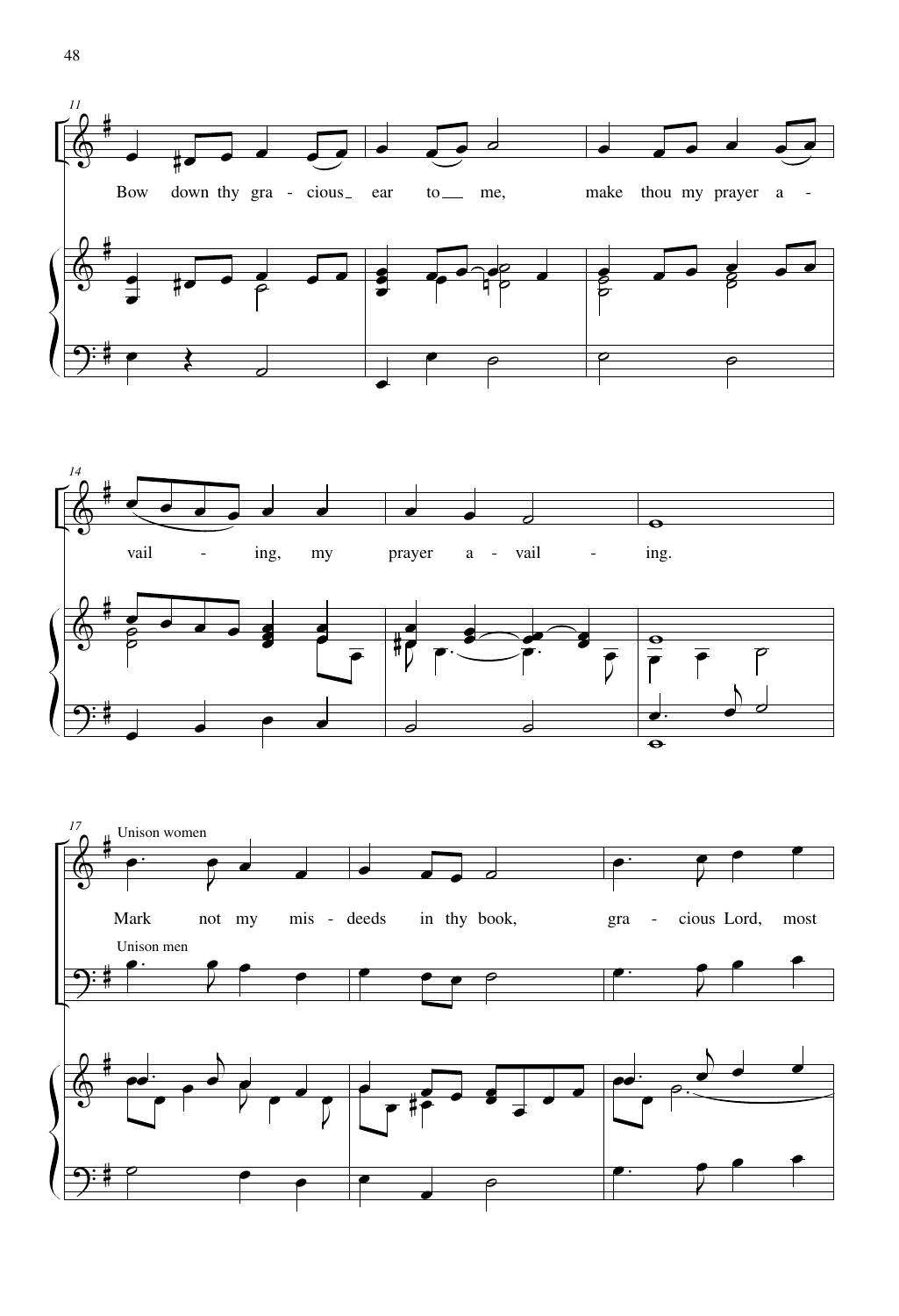## Savior, Like a Shepherd Lead Us

for unison voices and keyboard with C instrument

Dorothy Ann Thrupp, 1779–1847

William Bradley Roberts



Music © 1990 Augsburg Fortress. All rights reserved.

Separate C instrument part on page 92.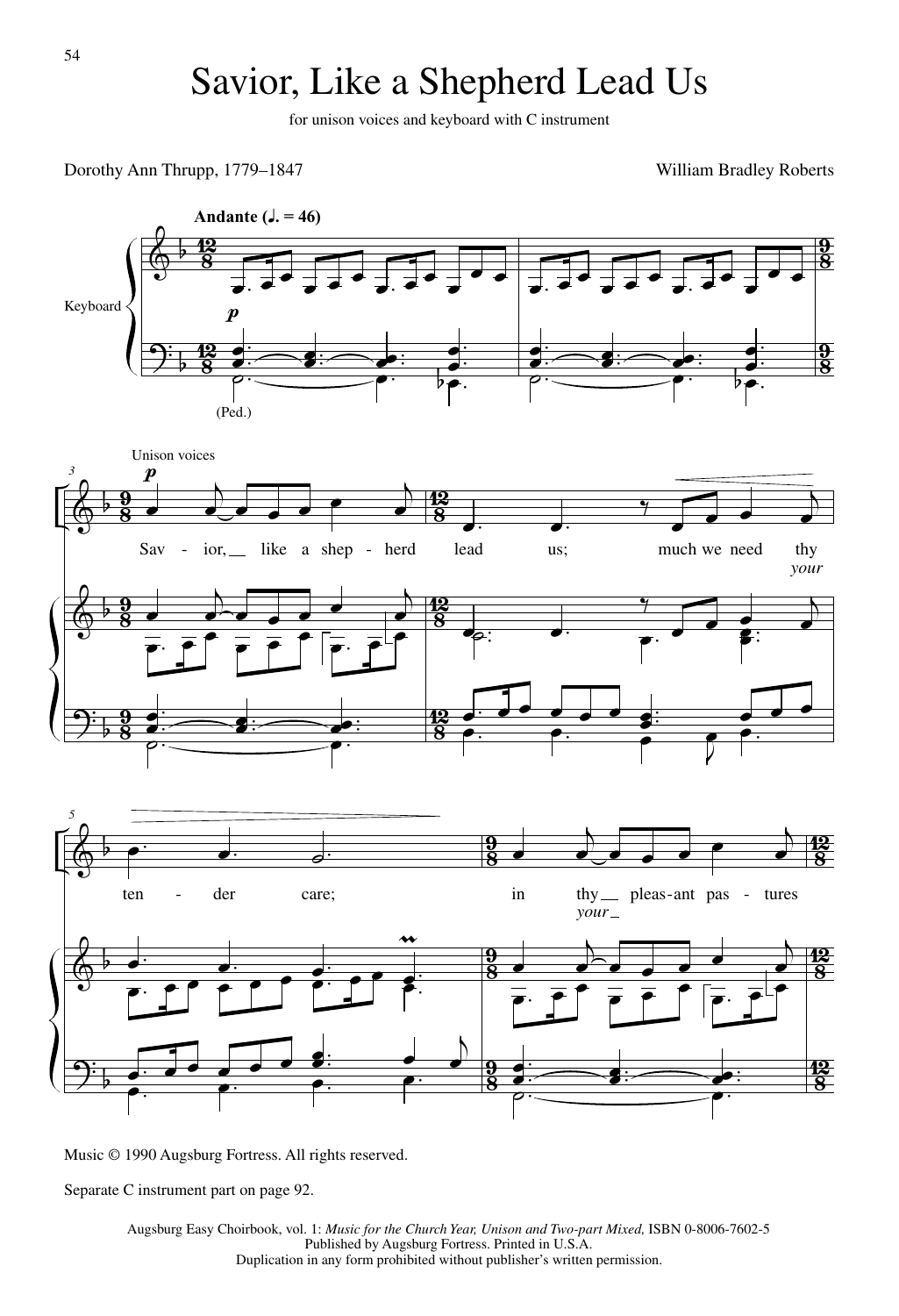





\*Omit cue size notes of treble staff when using organ.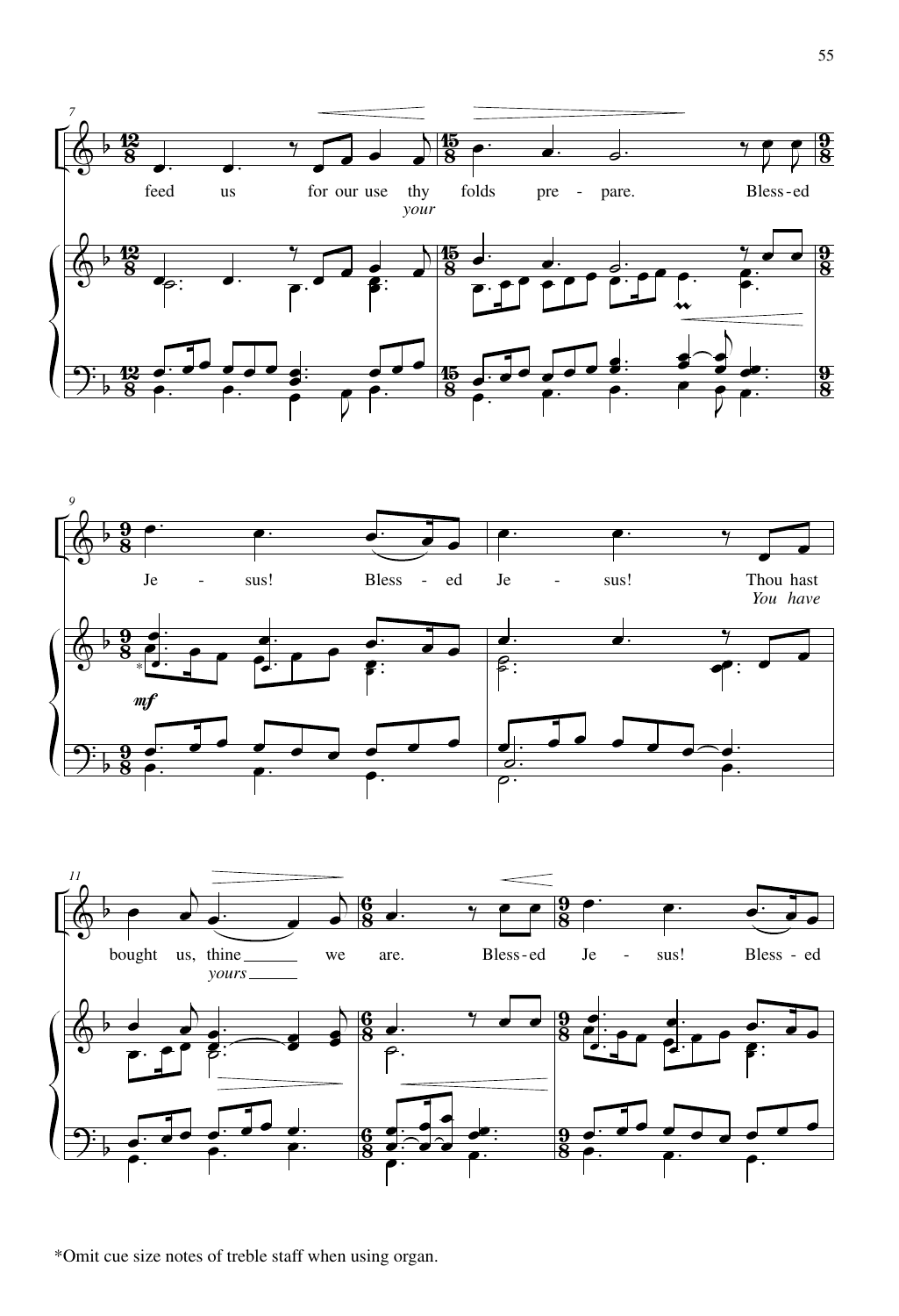# The Chief Cornerstone

for 2-part mixed voices and keyboard with opt. trumpet

#### Gracia Grindal

**Bradley Ellingboe** 



Copyright  $\oslash$  2003 Augsburg Fortress. All rights reserved

Separate  $B^{\flat}$  trumpet part on page 93; C instrument part on page 94.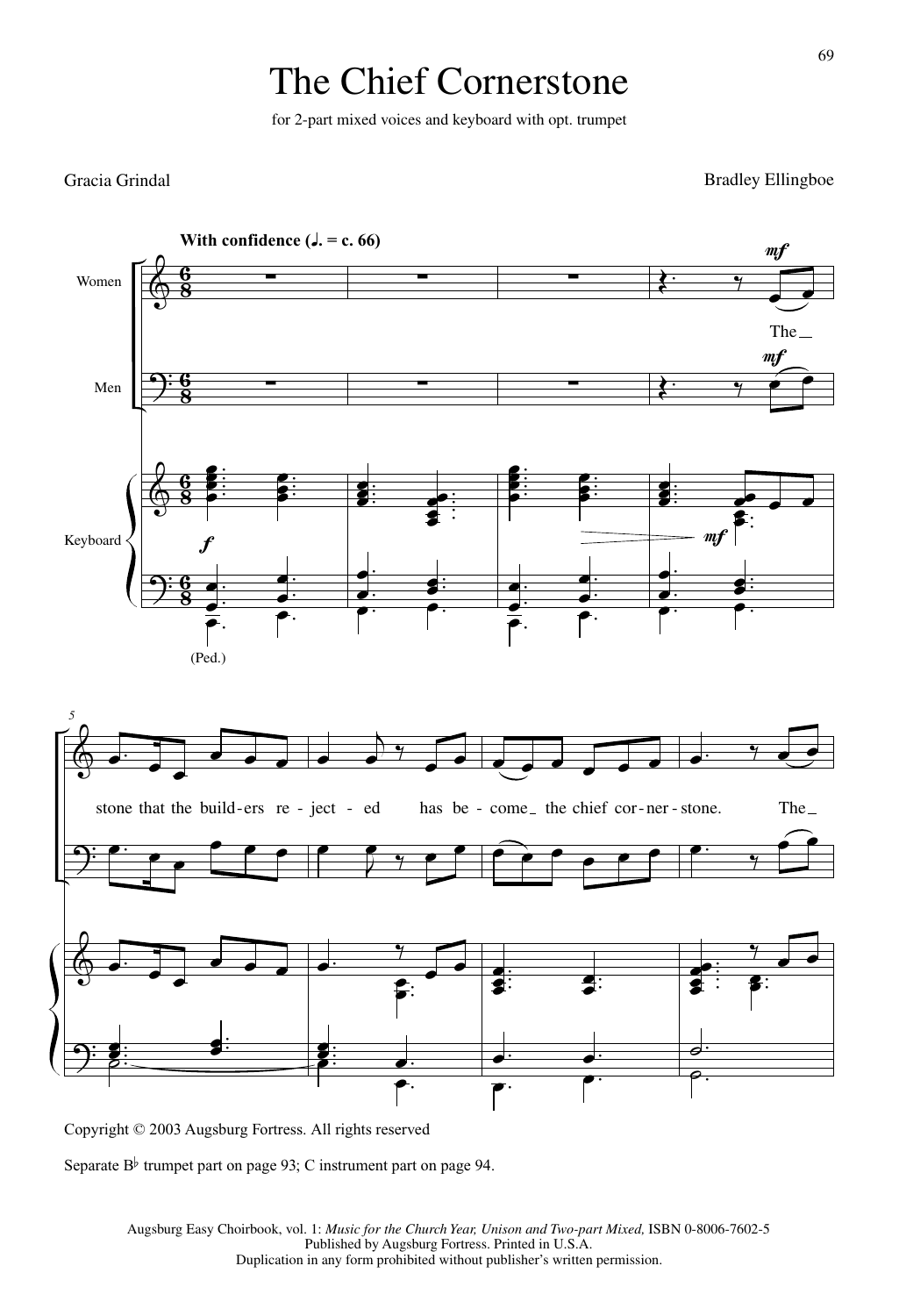

 $\overline{\bullet}$ 

 $\overline{\mathbf{o}}$ 

 $\overline{\mathsf{P}}$ 

 $\overline{\mathbf{o}}$  $\overline{\mathbf{o}}$ 

70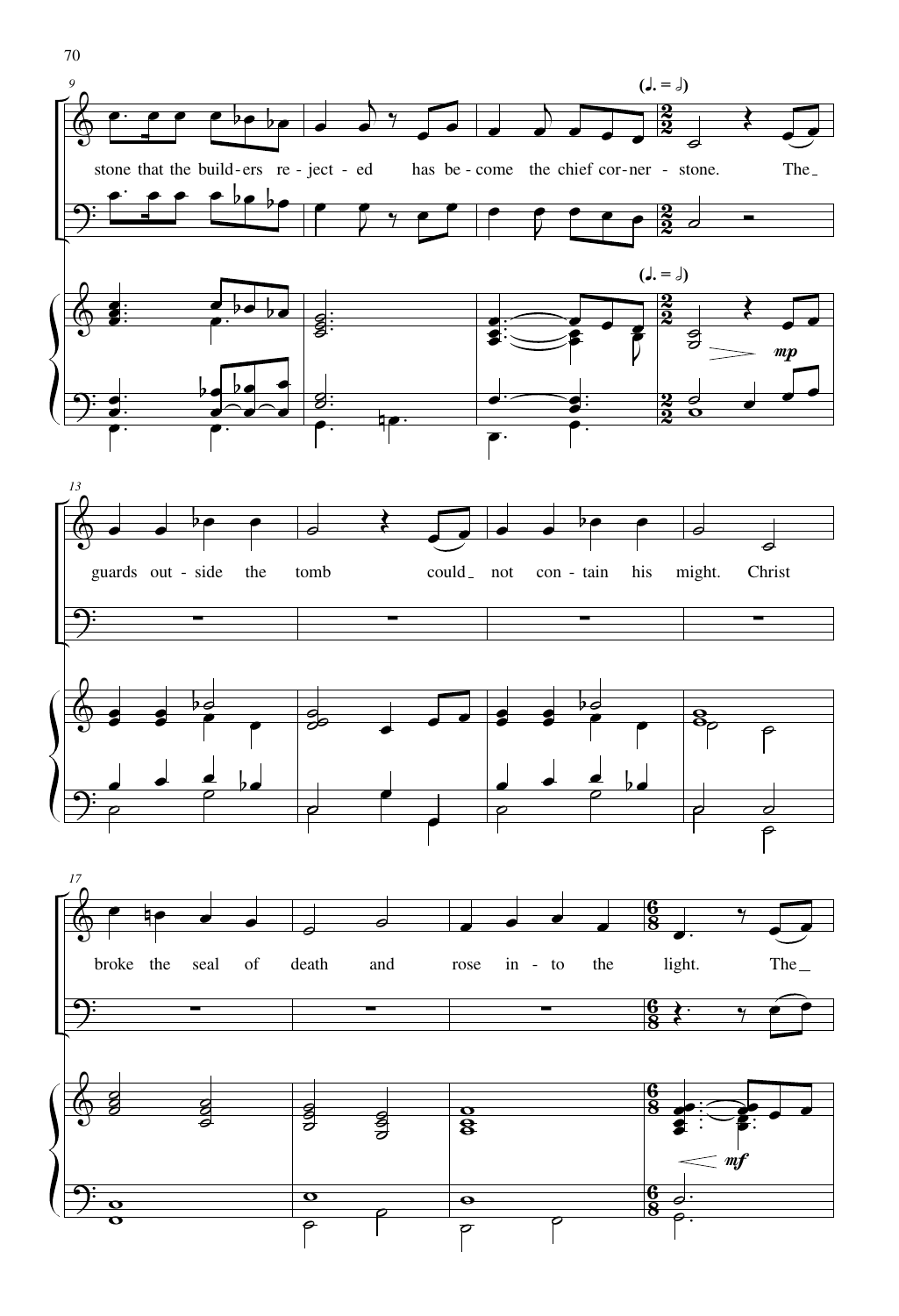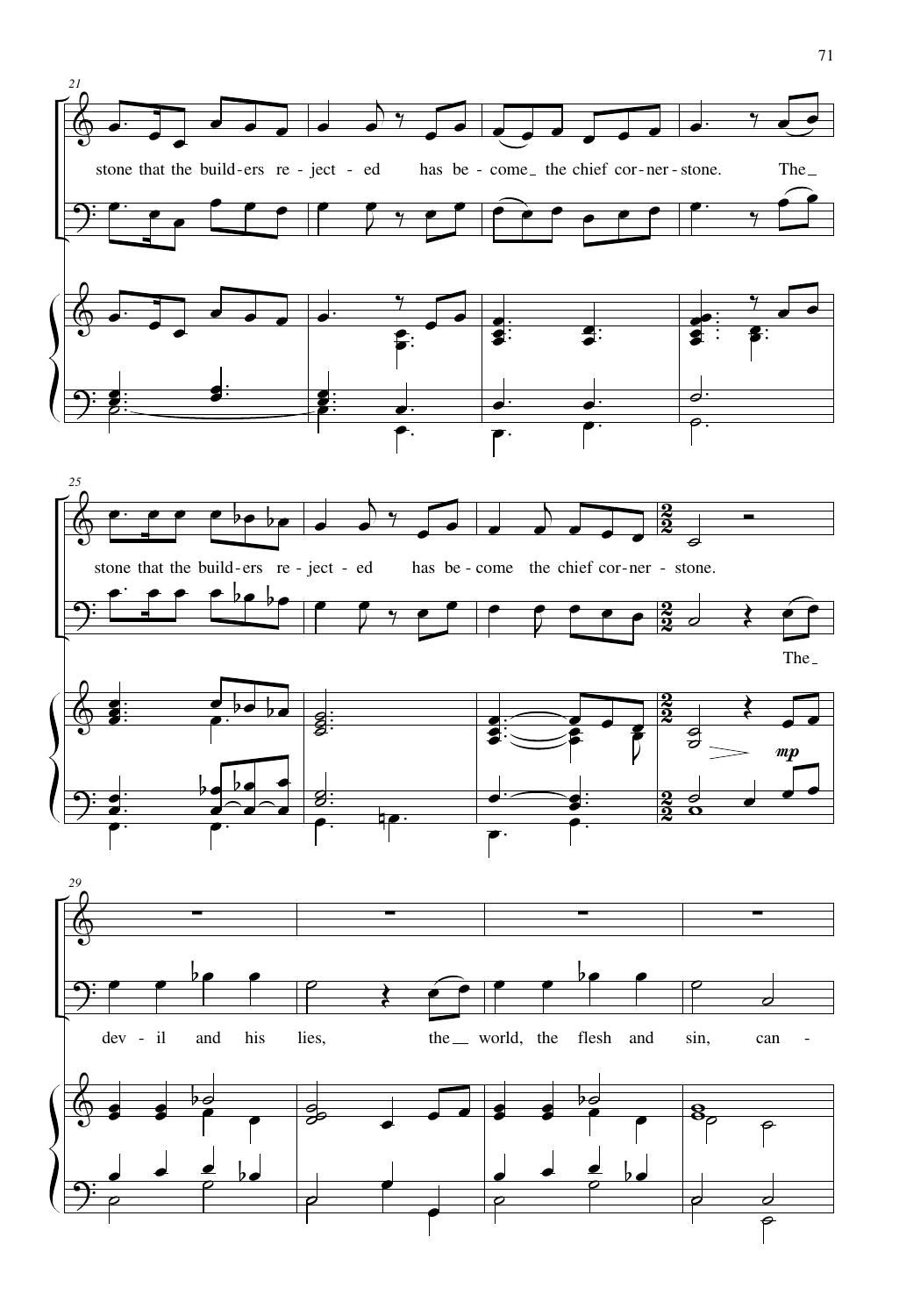# Stir Up Your Power

for 2-part mixed choir and keyboard with opt. congregation

**ADVENT BLUE**<br>Linda Cable Shute



Text and tune © 1999 and this arr. © 2003 Augsburg Fortress. All rights reserved.

Separate congregation part on page 95.

\*Note: Music is scored for organ, but adaptable to piano. Pianists do not observe ties marked with an asterisk.

Performance suggestions: If the congregation does not join in the performance, use a flute or string registration. If congregation sings, use the following registration suggestions: v. 1, flutes; v. 2, add choir principal; v. 3, add mixture; v. 4, full organ, but bring dynamics way down at the end of the last congregational phrase, then soft tag on swell.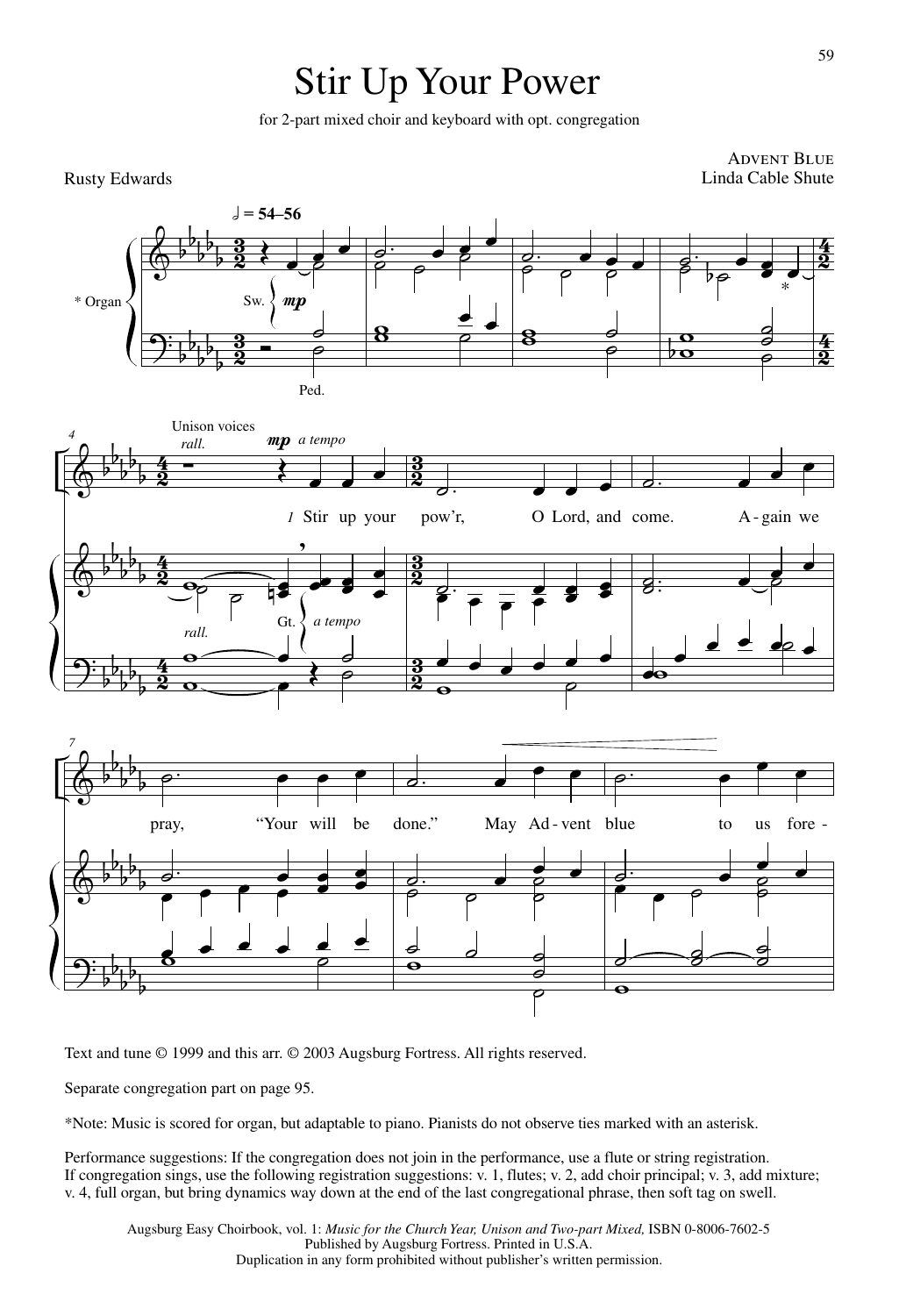

60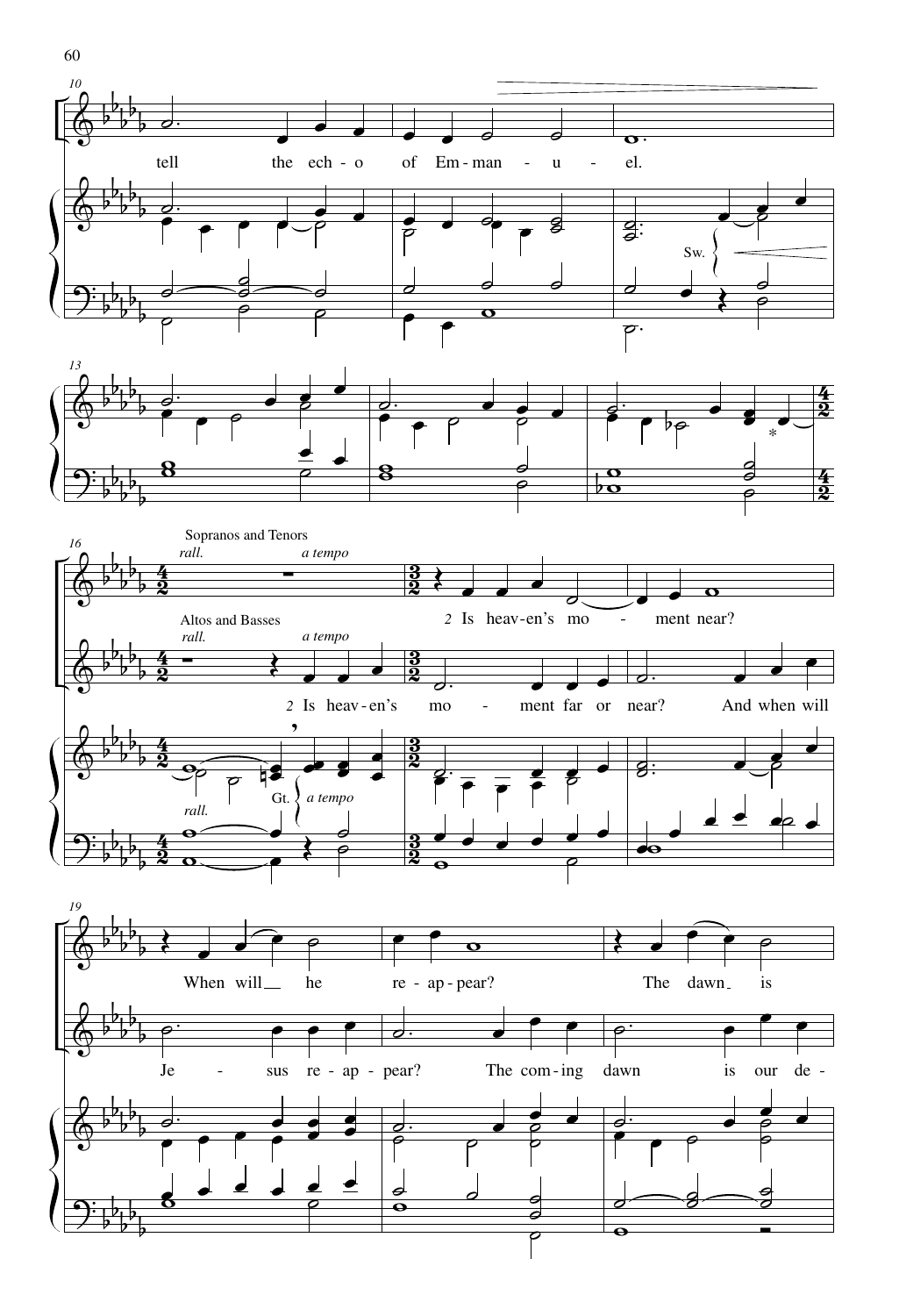# That Priceless Grace

for unison voices and piano with opt. descant

#### Emmanuel F. Y. Grantson

Ghanaian Traditional arr. John Helgen



Text © 1999 and this arr. © 2003 Augsburg Fortress. All rights reserved.

\*The "oo" syllable should be re-articulated on each note with a slight L or D.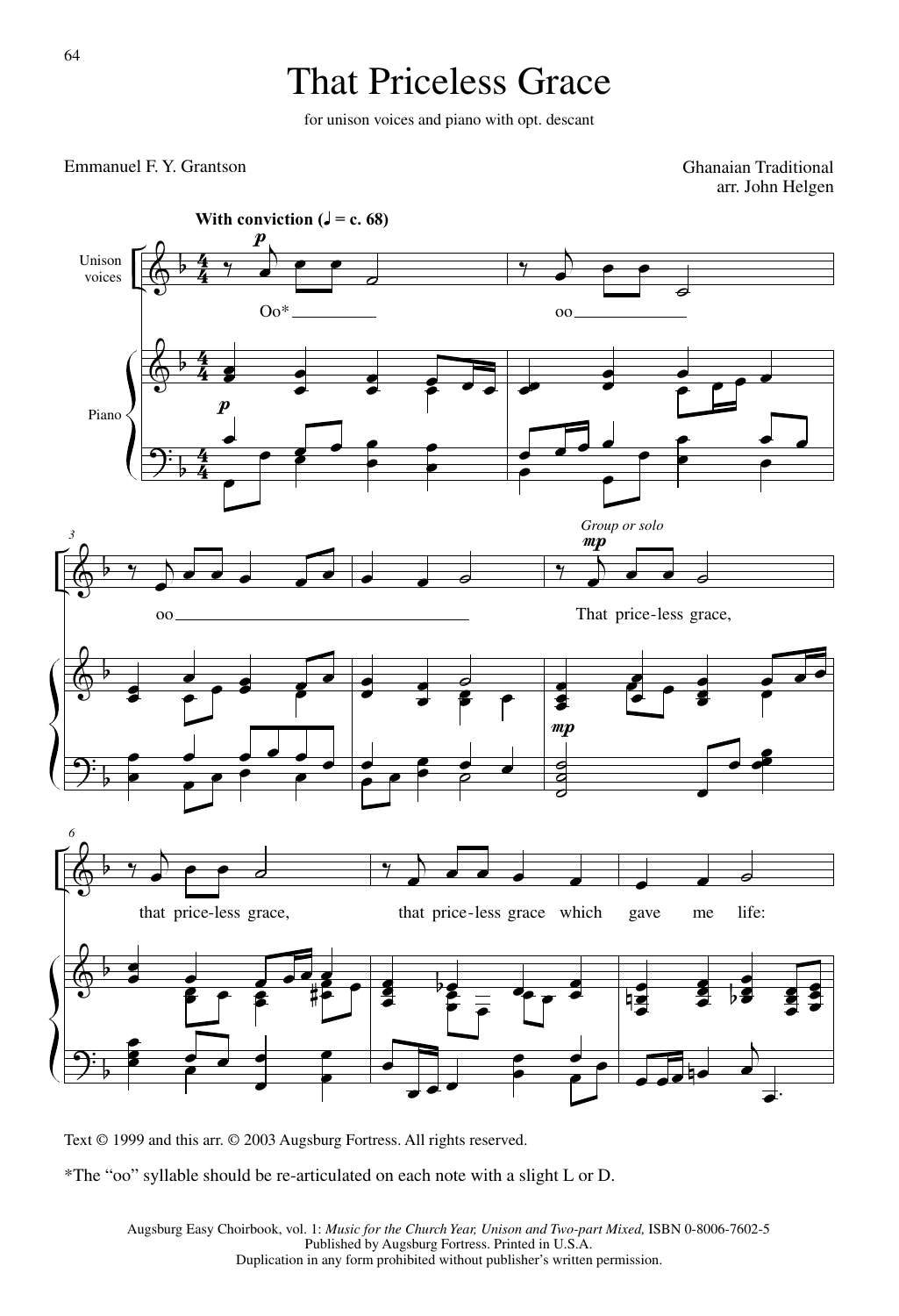





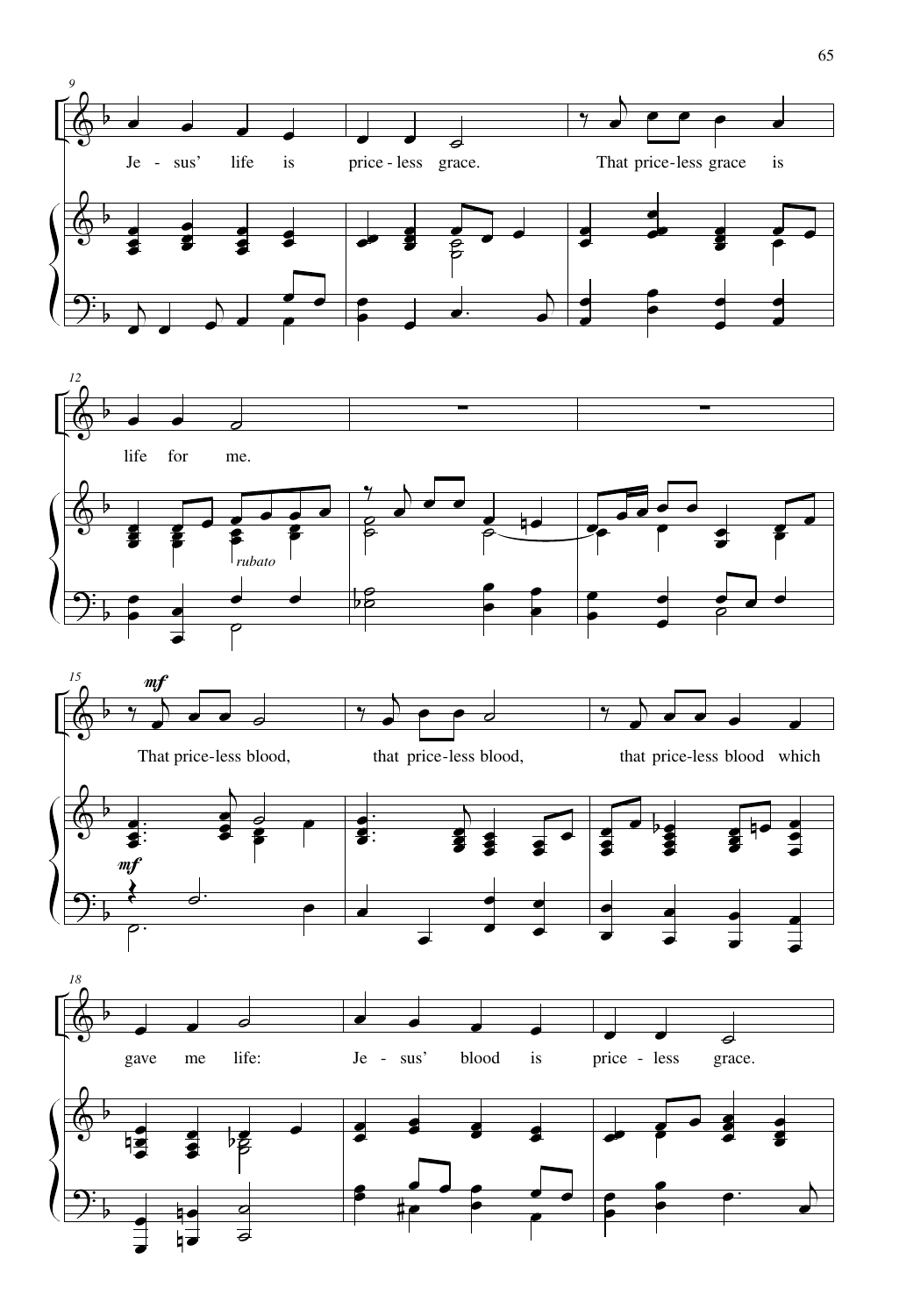## The Silent Stars Shine Down on Us

for 2-part mixed voices (opt. divisi) and piano with finger cymbals

Herman G. Stuempfle Jr.

arr. Thomas Keesecker



Text © GIA Publications, Inc. All rights reserved. Used by permission. Music © 1999 Augsburg Fortress. All rights reserved.

This arrangement incorporates fragments of the tunes CONDITOR ALME SIDERUM, WIE SCHÖN LEUCHTET, Three Kings of Orient.

\*Finger cymbals strike on beat two.

Augsburg Easy Choirbook, vol. 1: *Music for the Church Year, Unison and Two-part Mixed*, ISBN 0-8006-7602-5 Published by Augsburg Fortress. Printed in U.S.A.

Duplication in any form prohibited without publisher's written permission.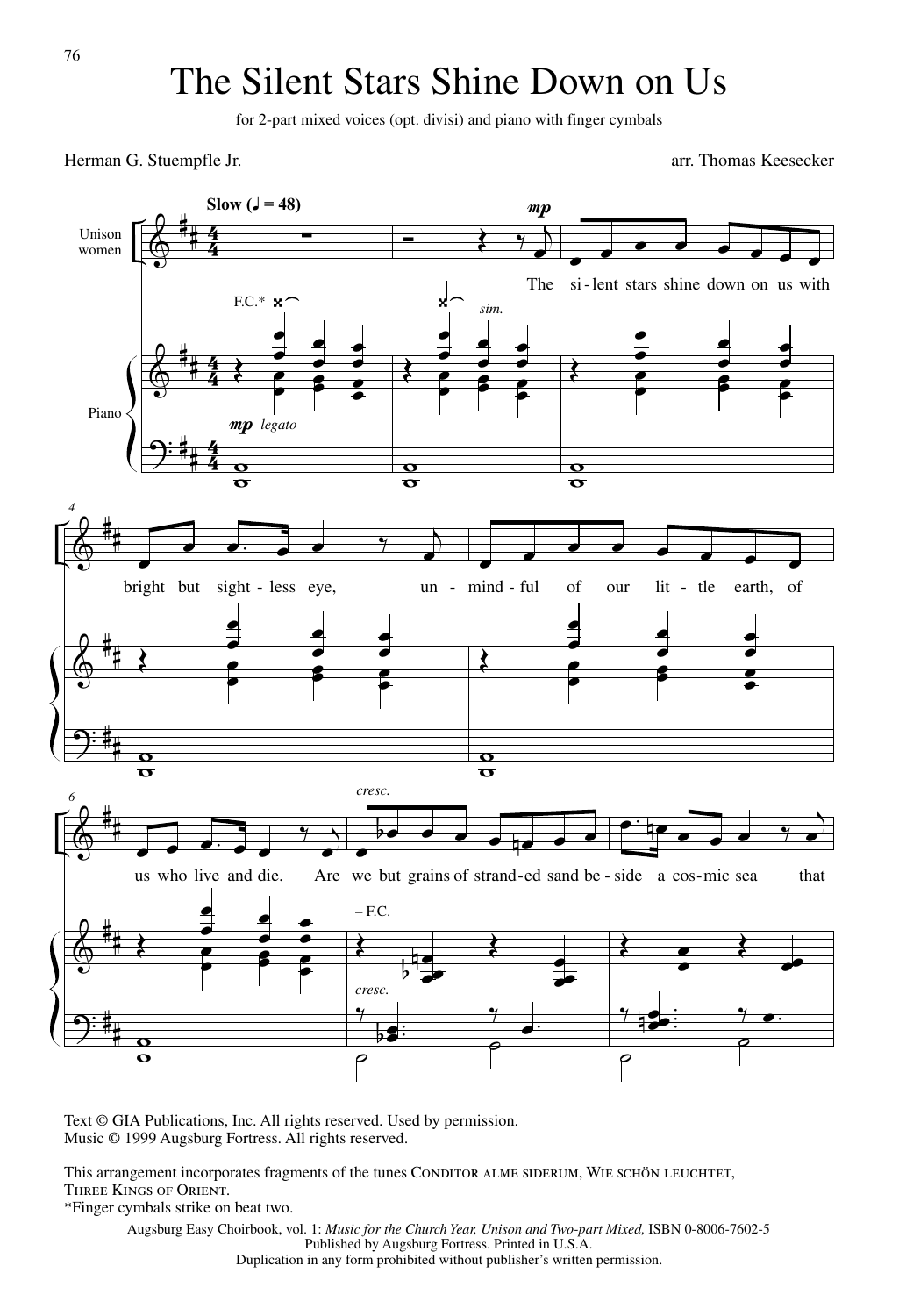





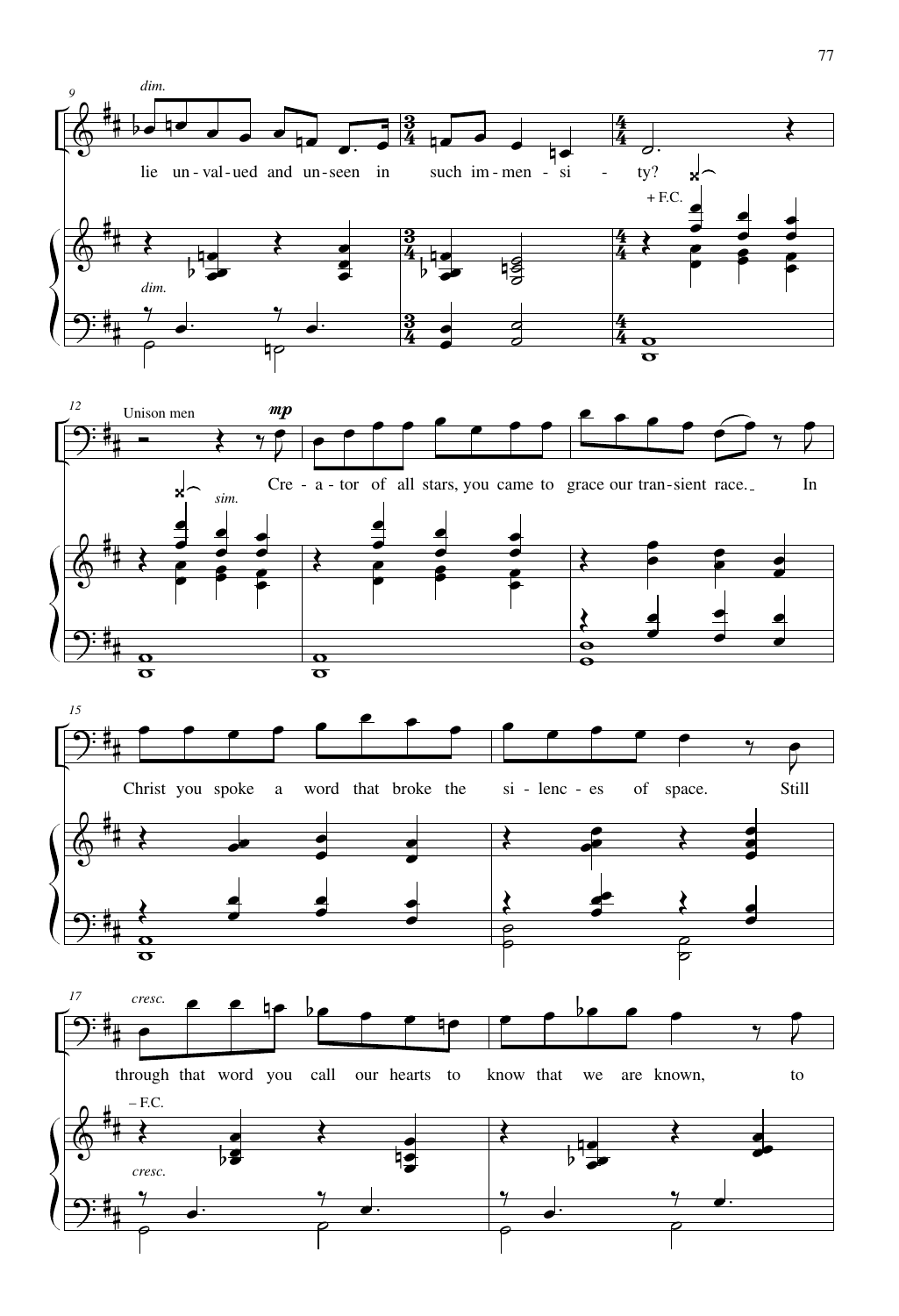# When Twilight Comes

for 2-part mixed voices and piano

DAPIT HAPON Francisco Feliciano arr. Robert Buckley Farlee



Text and tune © Asian Institute for Liturgy and Music. Used by permission. Arrangement © 2002 Augsburg Fortress. All rights reserved.

Moises Andrade tr. James Minchin